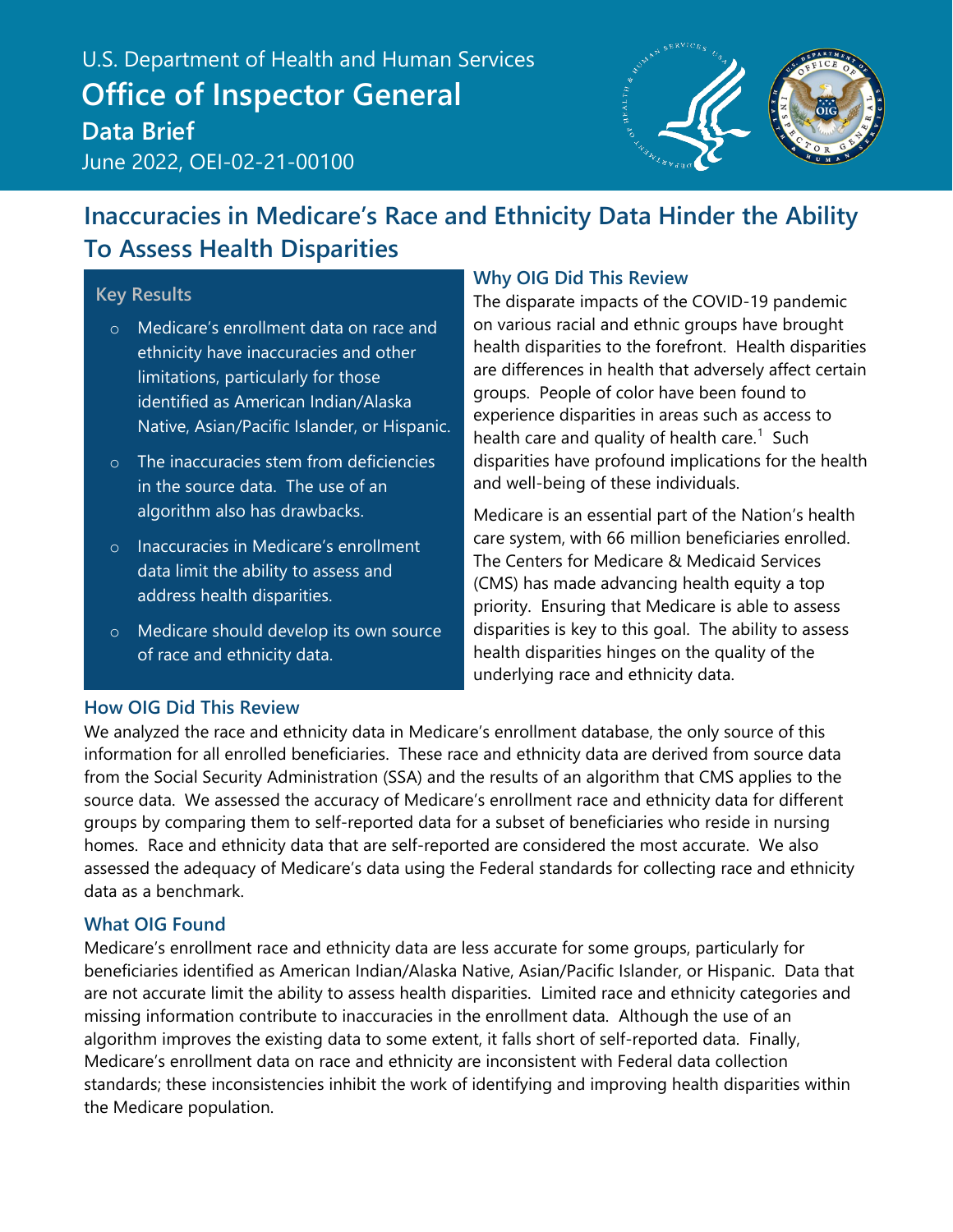#### **What OIG Recommends**

Advancing health equity is a priority for CMS and the Department. Race and ethnicity data are foundational to identifying and understanding health disparities among Medicare beneficiaries and to assessing the effectiveness of efforts to reduce such disparities. It is critical that these data are accurate, complete, and comprehensive. Therefore, CMS must improve its race and ethnicity data; though a significant undertaking, the need for better data is pressing. Accordingly, we recommend that CMS: (1) develop its own source of race and ethnicity data, (2) use self-reported race and ethnicity information to improve data for current beneficiaries, (3) develop a process to ensure that the data are as standardized as possible, and (4) educate beneficiaries about CMS's efforts to improve the race and ethnicity information. CMS did not explicitly concur with the first recommendation and concurred with the other three recommendations.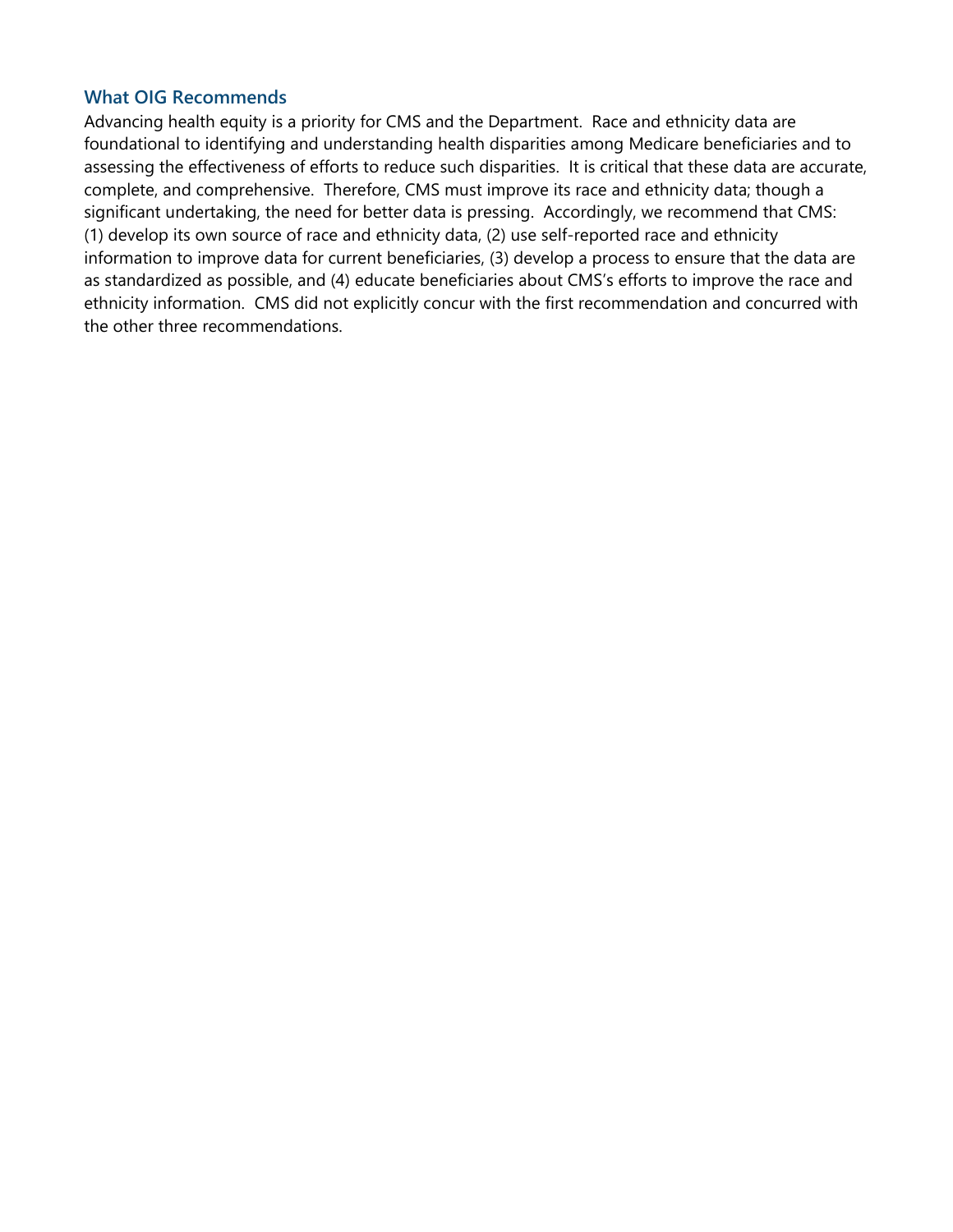## **Primer: Medicare's Race and Ethnicity Data**

- Race, ethnicity, and other demographic information for Medicare beneficiaries are included in Medicare's enrollment data.
- Medicare's primary source of these race and ethnicity data is SSA. Historically, SSA collected race and ethnicity data on a voluntary basis when an individual applied for a Social Security card. SSA stopped routinely collecting these data in 1989 when individuals started receiving Social Security numbers when filing a birth certificate rather than applying for them separately, and now collects them only in certain, limited circumstances.
- Medicare improves the accuracy of the race and ethnicity data from SSA by imputing race and ethnicity data for some beneficiaries using the Research Triangle Institute (RTI) algorithm.<sup>[2](#page-23-1)</sup>

#### **Medicare's Race and Ethnicity Data**



• Medicare also collects race and ethnicity data for beneficiaries in nursing homes. This information is self-reported and gathered during required assessments of beneficiaries'

functional capabilities. It is included in the nursing home assessment data.<sup>[3](#page-23-2)</sup> Whereas the enrollment data include all Medicare beneficiaries, the nursing home assessment data include just Medicare beneficiaries in nursing homes.

- Current Federal standards for the collection of race and ethnicity data were developed in 1997 and 2011. Both standards recommend two questions, one for race and one for ethnicity; a comprehensive set of categories from which to choose; and allowing individuals to select all
- $\rightarrow$  Self-reported race and ethnicity information is considered the "gold standard" because it is the most accurate.\*
- $\rightarrow$  Federal standards recommend selfreporting as the preferred method of collecting race and ethnicity data.

\*Jarrín, Olga F.; Nyandege, Abner N.; et al., "Validity of Race and Ethnicity Codes in Medicare Administrative Data Compared With Gold-Standard Self-Reported Race Collected During Routine Home Health Care Visits," *Medical Care*, Vol. 58, No. 1, January 2020, pp. e1–e8.

categories that apply. (See Appendix A for more information about the standardized categories.) Though these standards were developed more recently than Medicare's data were collected, they serve as a helpful benchmark for assessing the adequacy of Medicare's data.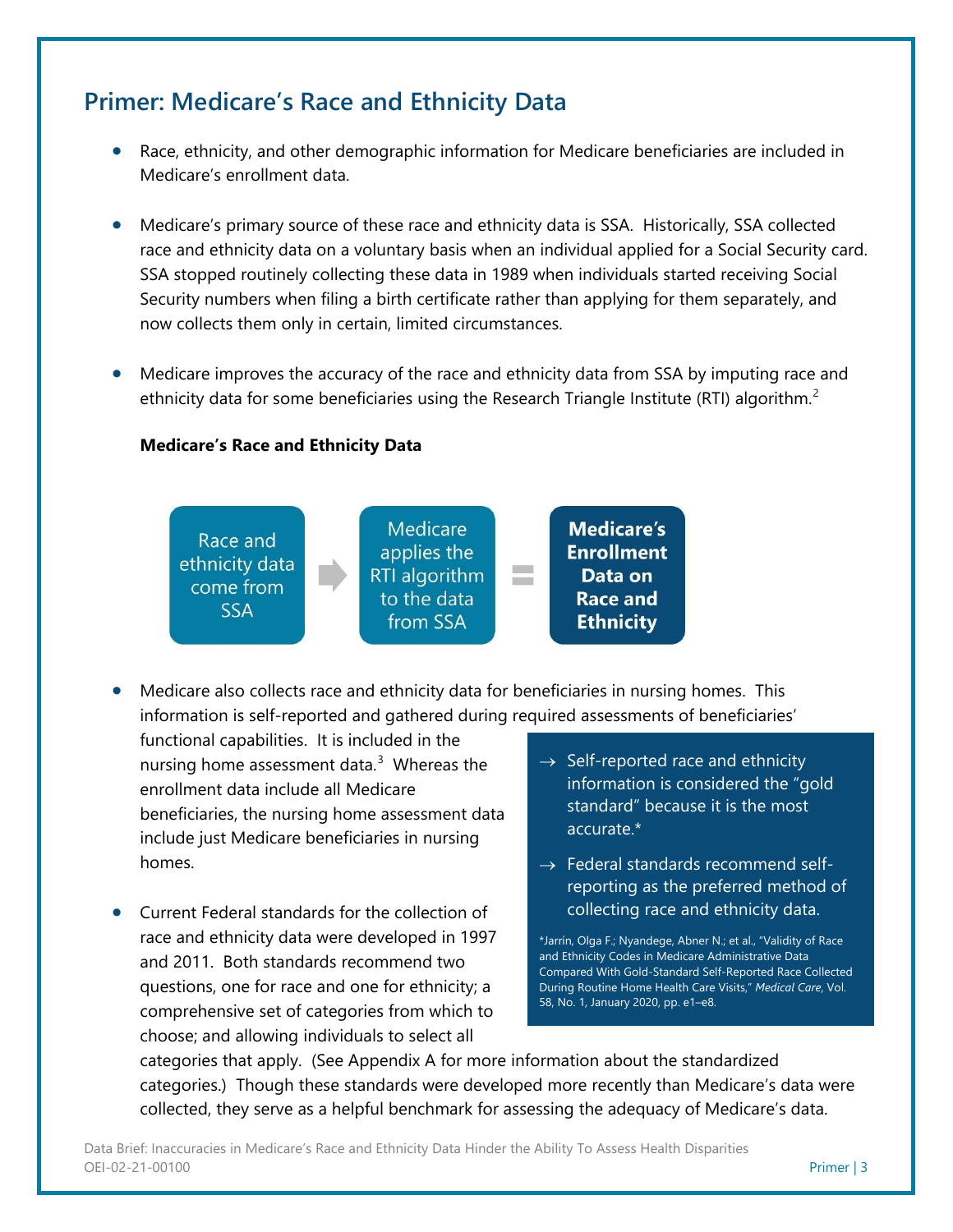# RESULTS

**Medicare's enrollment data on race and ethnicity are less accurate for some groups, limiting the ability to assess and address health disparities**

> Medicare's enrollment data contain race and ethnicity information for about 66 million beneficiaries who were enrolled in Medicare at any point in 2020. However, this information is less accurate for some groups than for others when compared to self-reported data. Specifically, inaccuracies are more common for beneficiaries identified as American Indian/Alaska Native, Asian/Pacific Islander, or Hispanic. Inaccuracies in race and ethnicity data have far-reaching consequences, affecting understanding of disparities in the prevalence, severity, and outcomes of diseases and conditions—including COVID-19—and in health care quality and access. As such, these inaccuracies limit the ability to effectively design and target efforts to address disparities in these areas and to measure the results of such efforts.

Nursing home assessment data contain self-reported race and ethnicity information for about 5 million beneficiaries who have been in nursing homes. Self-reported race and ethnicity data are considered the most reliable. When Medicare's enrollment data are compared to the self-reported race and ethnicity data, the enrollment data are much less accurate for some groups than for others.

Inaccuracies in the enrollment data reflect two errors. First, the enrollment data

- $\rightarrow$  The nursing home assessment includes self-reported demographic data. Self-reported data are considered the most accurate.
- $\rightarrow$  Residents report their race and ethnicity information on the assessment, but if the resident is not able to do so, a caregiver or clinician may respond.

sometimes identify beneficiaries as a race and ethnicity with which they *do not* identify themselves on the nursing home assessment. For example, 28 percent of the beneficiaries identified as Hispanic in the enrollment data do not identify themselves as Hispanic on their nursing home assessments. The same error occurs for 46 percent of beneficiaries identified in the enrollment data as American Indian/Alaska Native and 17 percent of beneficiaries identified as Asian/Pacific Islander. (See Exhibit 1.)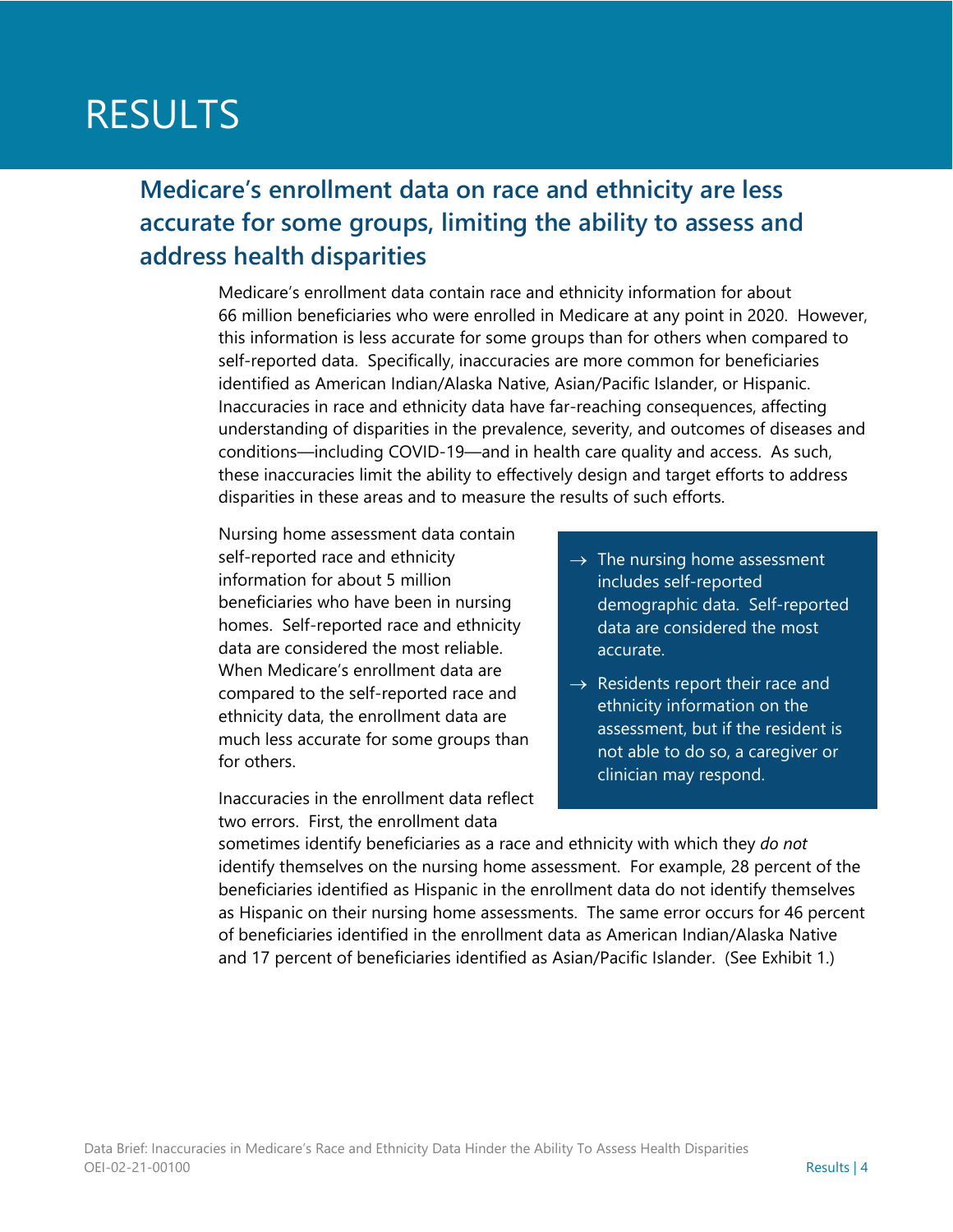**Exhibit 1: Percentage of Medicare Beneficiaries Identified in Medicare's Enrollment Data as a Race and Ethnicity With Which They Do Not Identify Themselves on the Nursing Home Assessment**

|                    |                               | 46%             | <b>American Indian/Alaska Native</b> |
|--------------------|-------------------------------|-----------------|--------------------------------------|
|                    | 28%                           | <b>Hispanic</b> |                                      |
| 17%                | <b>Asian/Pacific Islander</b> |                 |                                      |
| <b>Black</b><br>4% |                               |                 |                                      |
| White<br>1%        |                               |                 |                                      |

Source: OIG analysis of CMS data, 2021.

Second, the enrollment data do not capture the race and ethnicity with which these beneficiaries *do* identify. For example, 13 percent of beneficiaries who self-identified as Hispanic on their nursing home assessments are not identified that way in the enrollment data. The same error occurs for 35 percent of beneficiaries who selfidentified as American Indian/Alaska Native on their nursing home assessments and for 24 percent of the beneficiaries who self-identified as Asian/Pacific Islander. In other words, almost one-quarter of the Asian/Pacific Islander population, as selfreported on nursing home assessments, are identified with another race and ethnicity or are missing race and ethnicity information in the enrollment data. (See Exhibit 2.)

### **Exhibit 2: Percentage of Medicare Beneficiaries Who Self-Identified as a Race and Ethnicity on Their Nursing Home Assessments but Are Not Identified That Way in Medicare's Enrollment Data**



Source: OIG analysis of CMS data, 2021.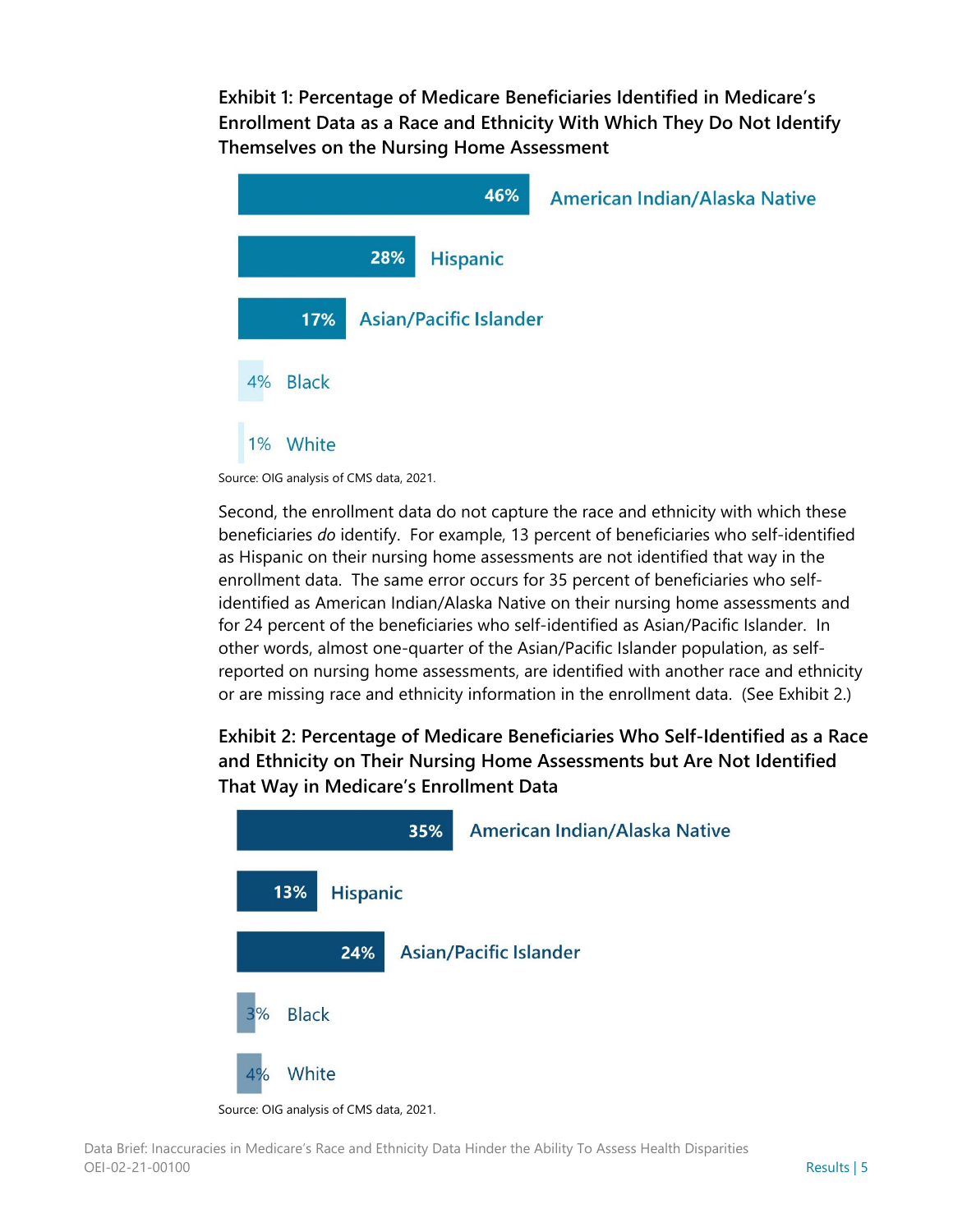Therefore, analyses to understand the unique health needs or outcomes of a racial or ethnic group will be based on faulty data if Medicare enrollment data are used. The data for each group will include some beneficiaries who are not in the group and will be missing other beneficiaries who should be in the group. The actual population of each group is different from the one identified by Medicare's enrollment data.

As a result, the usefulness of Medicare's enrollment data is diminished. The enrollment data can be a powerful source of information because they include all Medicare-enrolled beneficiaries. These data are used to evaluate the health needs and outcomes of the Medicare population and assess important issues.<sup>[4](#page-23-3)</sup> These issues could include racial and ethnic disparities in the long-term impacts of COVID-19, access to health care providers, or the quality of services provided. However, inaccurate race and ethnicity data can raise concerns that efforts to address disparities, to some extent, would be targeted at the wrong beneficiaries. Further, using inaccurate data to try to measure the effects of these efforts could produce misleading results.

## **Deficiencies in the source data contribute to inaccuracies in Medicare's enrollment race and ethnicity data**

The primary source for Medicare's race and ethnicity information in the enrollment data is SSA. These source data have several limitations. Specifically, the data are limited to only a few race and ethnicity categories and are missing for more than 3 million beneficiaries.

### **The race and ethnicity categories are not comprehensive**

The race and ethnicity categories used by SSA have historically been limited. Prior to 1980, beneficiaries could select from only three categories—White, Black, or Other—when applying for a Social Security card (individuals who did not complete the question were categorized as "Unknown").<sup>[5](#page-23-4)</sup> The SSA information for most beneficiaries enrolled in Medicare is limited to these categories.

Though SSA subsequently revised its categories, they remain limited in the data Medicare uses. Of note, they conflate race and ethnicity and beneficiaries are limited to just one category. These

#### **Key Limitations of the Source Data**

- $\rightarrow$  Historically, the categories for race were limited to White, Black, or Other.
- $\rightarrow$  The categories of American Indian/Alaska Native, Asian/Pacific Islander, and Hispanic were subsequently added as options in 1980.
- $\rightarrow$  SSA stopped routinely collecting race and ethnicity data in 1989.

limitations mean that Medicare's data do not capture separate racial and ethnic identities (e.g., Black and Hispanic) or multiracial beneficiaries. Ultimately, these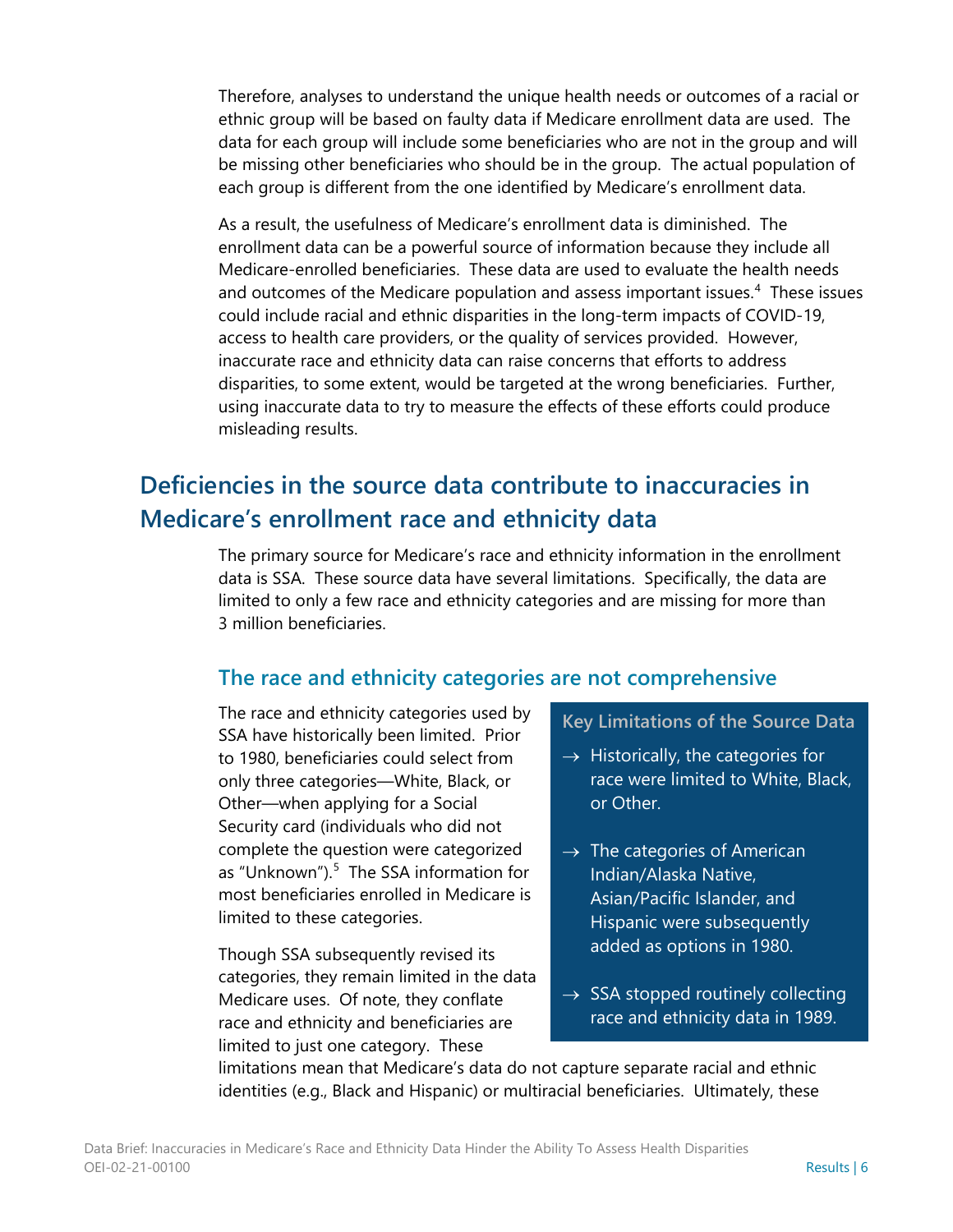limitations impact Medicare's ability to accurately and meaningfully understand the health needs and outcomes of different populations.

Further, the limited categories contribute to the inaccuracies described above for the American Indian/Alaska Native, Asian/Pacific Islander, and Hispanic groups. They also likely explain the relatively low overall percentages of beneficiaries who are identified as Asian/Pacific Islander or Hispanic in the data from SSA. Only 2.5 percent are identified as Asian/Pacific Islander and 3 percent as Hispanic. For reference, a 2019 Profile of Older Americans estimates the over-65 population to be 5.1 percent Asian/Pacific Islander and 8 percent Hispanic.<sup>[6](#page-23-5)</sup>

### **Data on race and ethnicity are lacking for more than 3 million beneficiaries and the completeness of the data will decrease over time**

The data collected by SSA are lacking for 3.3 million Medicare beneficiaries. That is, 1.5 million beneficiaries are categorized as "Unknown" or have no race and ethnicity information in the SSA data. Another 1.8 million beneficiaries are included in the race and ethnicity category of "Other."

The completeness of the data from SSA upon which Medicare relies will only decrease with time. SSA stopped routinely collecting race and ethnicity information in 1989.<sup>[7](#page-23-6)</sup> As such, the SSA data will increasingly have missing or "Unknown" data. In fact, SSA no longer uses its data for race-related research because of its diminishing reliability. $8$ 

## **Using an algorithm improves the accuracy of Medicare's enrollment race and ethnicity data but falls short of selfreported data**

To improve the quality of the information from SSA for the Asian/Pacific Islander and Hispanic groups, CMS applies an algorithm to that information in the Medicare enrollment data.<sup>[9](#page-23-8)</sup> This algorithm attempts to amend the race data from SSA by categorizing individuals based on name, geography, and requests for SSA and Medicare materials in Spanish. Though the RTI algorithm appears to improve the accuracy of race and ethnicity information for beneficiaries identified as Asian/Pacific Islander and Hispanic, the use of an algorithm has drawbacks.

The use of the algorithm increases the percentage of all beneficiaries identified as Asian/Pacific Islander from 2.5 percent in the SSA source data alone to 3.6 percent after the algorithm is applied and of beneficiaries identified as Hispanic from 3 percent to 8.7 percent. This means that Medicare is relying on the algorithm to supply race and ethnicity data for one-third of beneficiaries identified as Asian/Pacific Islander and two-thirds of beneficiaries identified as Hispanic. (See Appendix B for the distribution of the race and ethnicity data for all Medicare beneficiaries.)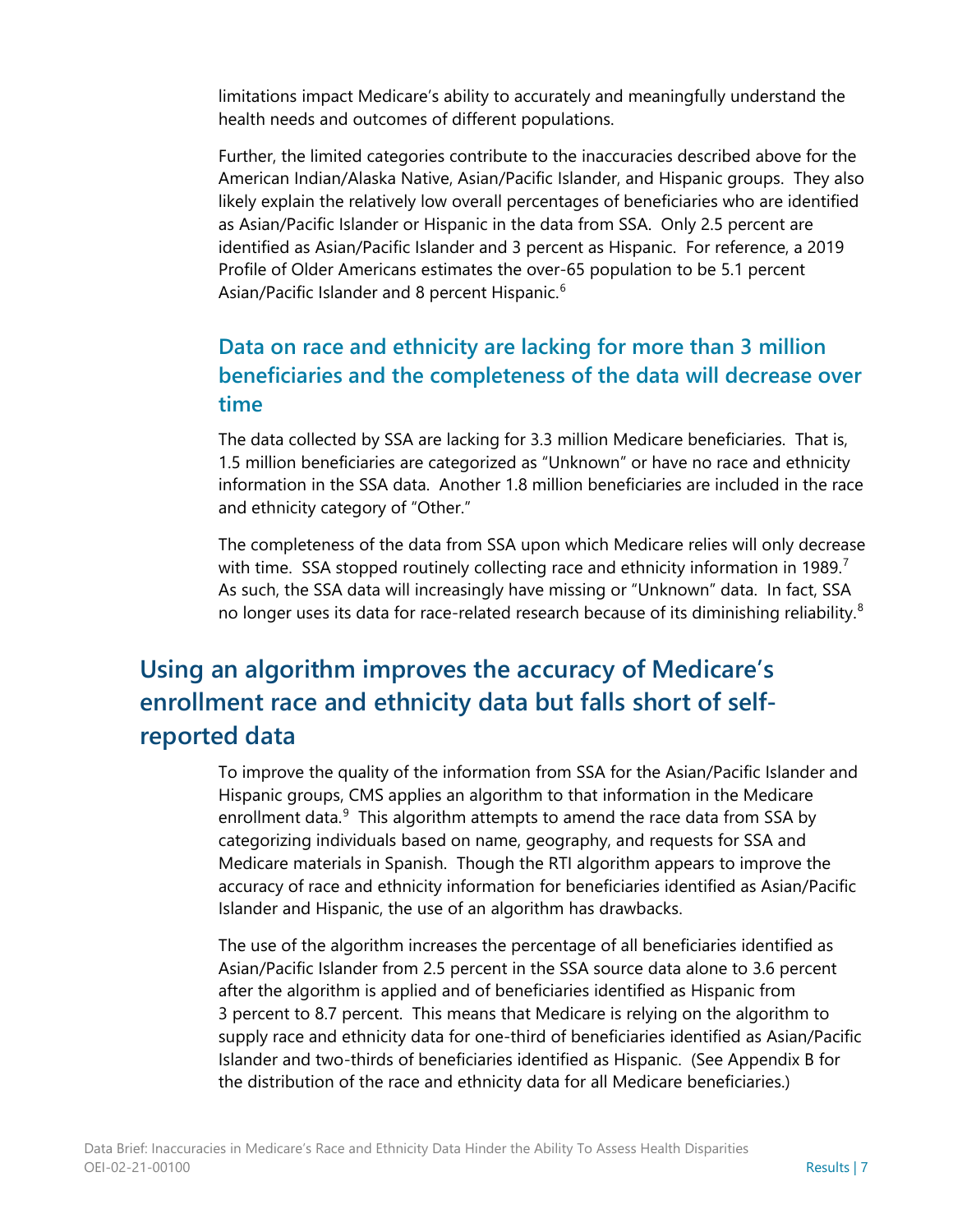Using the RTI algorithm improves the accuracy of the enrollment data for these two groups over using the data from SSA alone. For the subset of beneficiaries with nursing home assessments, the RTI algorithm improves upon the accuracy of the SSA data for those who self-identified as Asian/Pacific Islander by 18 percentage points. For those who self-identified as Hispanic, the RTI algorithm increases the accuracy by 55 percentage points. (See Exhibit 3.)

**Exhibit 3: The RTI algorithm improves the accuracy of Medicare's enrollment data for beneficiaries who self-identified as Hispanic or Asian/Pacific Islander on their nursing home assessments.** 



Source: OIG analysis of CMS data, 2021.

Despite improvements in accuracy, data derived by an algorithm relying on proxy information have more errors and are more inaccurate than self-reported data.<sup>[10](#page-23-9)</sup> (See the text box for more information about the RTI algorithm.)

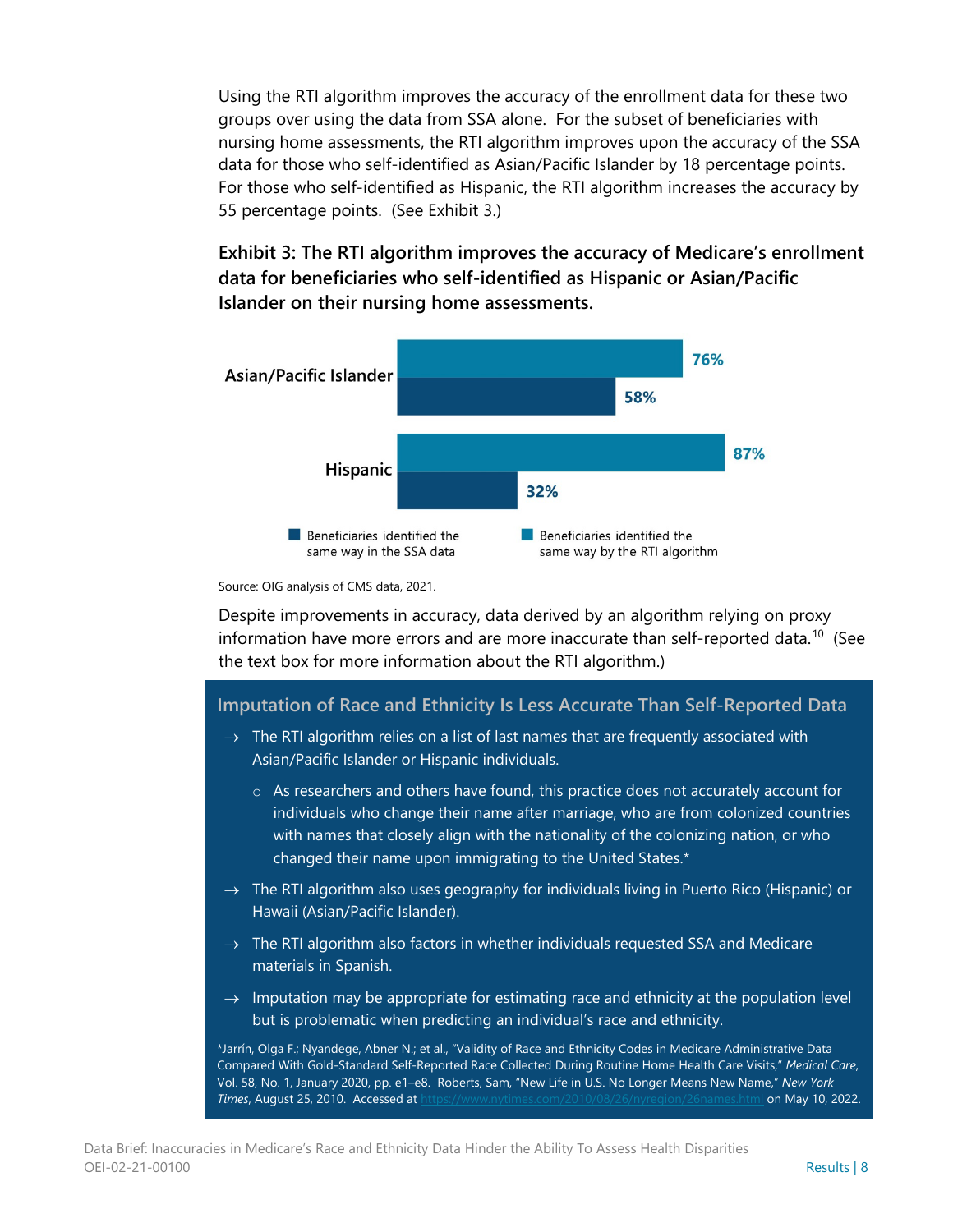Finally, even after applying the algorithm, Medicare lacks race and ethnicity information for 2 million beneficiaries. Specifically, 1.3 million beneficiaries still have "Unknown" or missing information and another 600,000 remain categorized as "Other." It is also important to note that the RTI algorithm will not be able to compensate for the increasingly missing data from SSA because it is designed for the Asian/Pacific Islander and Hispanic groups only.

## **Medicare's enrollment race and ethnicity data are inconsistent with Federal data collection standards**

Federal standards—the 1997 Office of Management and Budget (OMB) standards and the 2011 standards developed by the Department of Health and Human Services (HHS) per the Patient Protection and Affordable Care Act—recommend that race and ethnicity data be collected in a comprehensive way. Comprehensive data collection is necessary to sufficiently understand health disparities and inform appropriate interventions and solutions. Medicare's race and ethnicity data are inconsistent with key standards for the collection of such data, thereby limiting the usefulness of the data.

As noted above, Medicare's enrollment data conflate race and ethnicity in one question and beneficiaries may select only one category. This conflicts with OMB and HHS standards, which recommend including two questions—one for race and one for ethnicity—and allowing individuals to select all categories that apply. The structure allows individuals to most accurately and fully represent both their racial and ethnic identities.

#### **Key Federal Standards**

- $\rightarrow$  Separate questions for race and ethnicity
- $\rightarrow$  Allowing respondents to select all categories that apply
- $\rightarrow$  Comprehensive race and ethnicity categories

Further, the categories provided by Medicare's enrollment data are not comprehensive. This conflicts with the HHS standards that expanded the categories of race and ethnicity data collection by adding granularity for the Hispanic and Asian/Pacific Islander groups. (See Appendix A for the categories.) Collecting these more granular data is crucial to knowledge about health disparities because a diverse racial or ethnic group may have very different health outcomes between its subgroups.<sup>[11](#page-23-10)</sup> This type of specificity aids in more accurate analysis and more targeted interventions.

By expanding the categories on a large dataset like Medicare's enrollment data to be consistent with the HHS standards, more robust analysis of race and ethnicity subcategories can be conducted. These categories are already employed on HHS surveys (e.g., Medicare Current Beneficiary Survey) and on other large-scale surveys (e.g., U.S. Census). Lack of consistency with the Federal standards in the Medicare enrollment data inhibits the work of identifying and reducing health disparities within the Medicare population.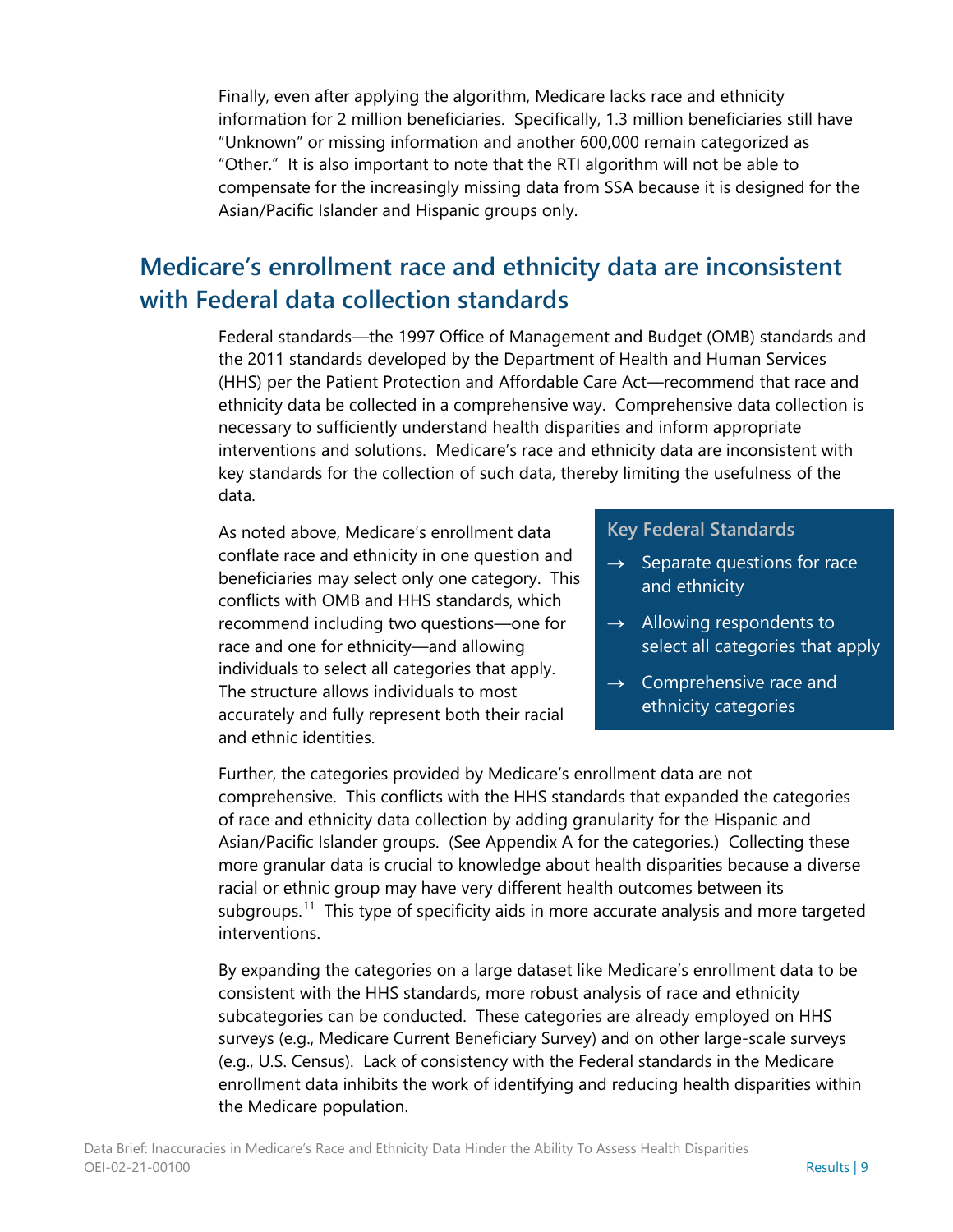# CONCLUSION AND RECOMMENDATIONS

Comparisons to self-reported data show that Medicare's enrollment data on race and ethnicity are less accurate for some groups, particularly for beneficiaries identified as American Indian/Alaska Native, Asian/Pacific Islander, or Hispanic. Data that are not accurate limit the ability to assess and address health disparities.

Deficiencies in the source data, such as categories that are not comprehensive and missing information, contribute to inaccuracies in Medicare's enrollment race and ethnicity data. In addition, using the RTI algorithm improves the accuracy of Medicare's enrollment race and ethnicity data but falls short of self-reported data. Finally, Medicare's enrollment race and ethnicity data are inconsistent with Federal data collection standards.

CMS has some work underway to improve the quality of the race and ethnicity data it collects. For example, it will incorporate race and ethnicity questions that are consistent with the HHS standards on the next versions of the post-acute assessments, such as the nursing home assessments. CMS has also presented strategies for improving the enrollment data in a Report to Congress mandated by the Improving Medicare Post-Acute Care Transformation (IMPACT) Act of 2014.<sup>[12](#page-23-11)</sup>

In the meantime, CMS seeks to expand the use of an alternative algorithm (Medicare Bayesian Improved Surname Geocoding) that it has found to be highly accurate.<sup>13</sup> This algorithm relies on similar inputs as the RTI algorithm, as well as some additional data, such as Census-linked geocoding. We recognize that resolving the inaccuracies in the data identified in this report cannot happen overnight and we appreciate CMS's attention to this important issue. However, we note that this alternative algorithm also relies on the SSA source data and proxy information. Moreover, the alternative algorithm continues to use the same categories (limited to American Indian/Alaska Native, Asian/Pacific Islander, Black, Hispanic, and White) and to combine race and ethnicity.

Given the inaccuracies in Medicare's enrollment data and the priority of advancing health equity, CMS needs to improve its race and ethnicity data. Though this will be a significant undertaking, the need for better data is pressing. Accordingly, we recommend that CMS:

### **Develop its own source of race and ethnicity data**

Given the limitations associated with the data from SSA and with imputation, CMS must transition away from the current process for obtaining race and ethnicity data and, instead, develop its own source of this information. This information should be voluntarily self-reported by beneficiaries and otherwise consistent with Federal standards.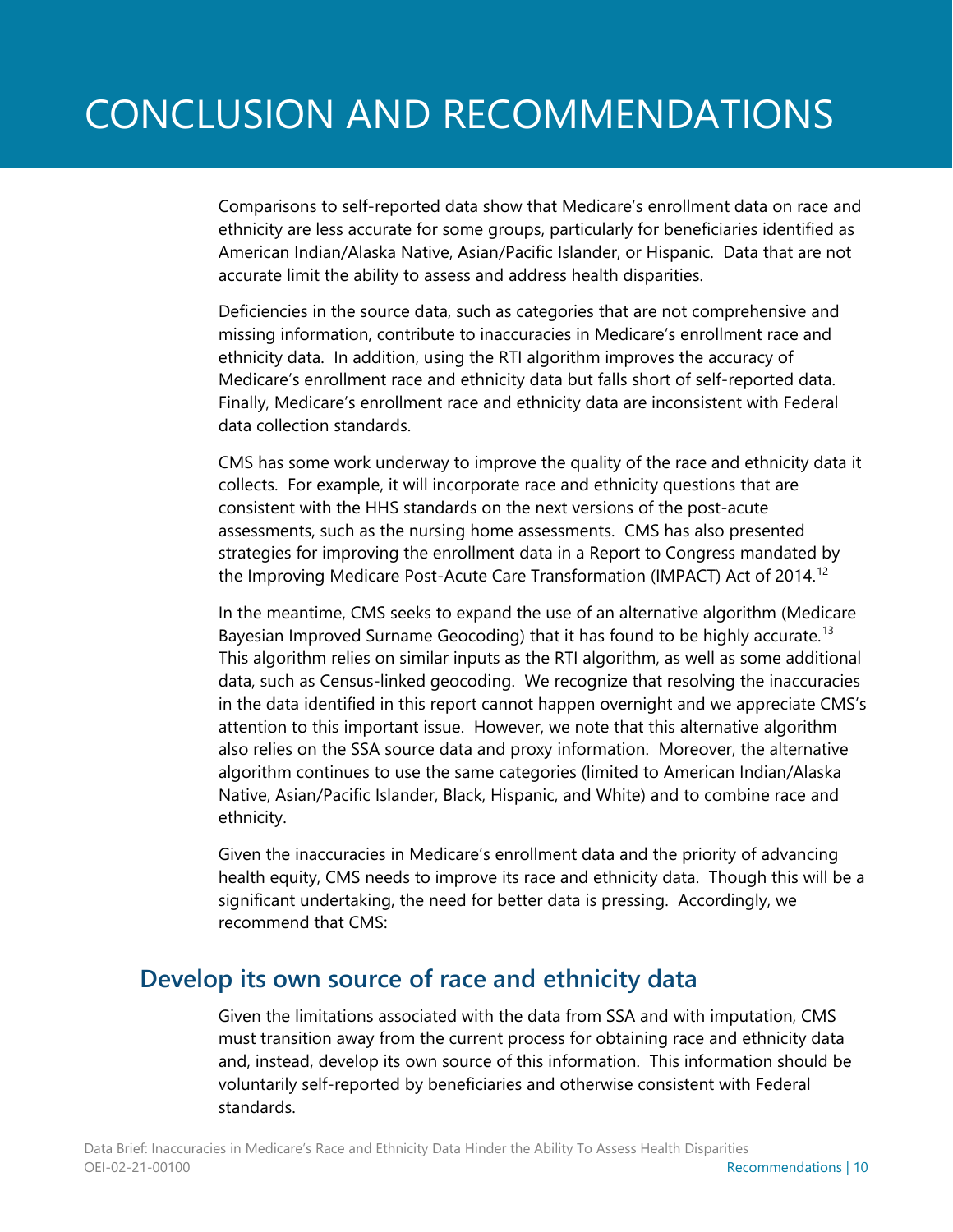For example, CMS could develop a way to collect race and ethnicity information from beneficiaries at Medicare enrollment, capturing information for newly enrolled beneficiaries, in coordination with SSA, as needed. CMS could also pursue alternative mechanisms for collection, such as online, by mail, and/or via the Parts C and D enrollment forms. Once collected, CMS should reconsider its need for imputation.

## **Use self-reported race and ethnicity information to improve data for current beneficiaries**

As a more immediate step to improve the race and ethnicity data for current beneficiaries, CMS should incorporate the existing data from the nursing home and other post-acute care assessments, like the Outcome and Assessment Information Set (OASIS) assessment for home health care, into the enrollment data for current beneficiaries where available. These assessments allow beneficiaries to select more than one race or ethnicity, are ideally self-reported, and should be consistent with the HHS standards soon. Once established, new data from post-acute care assessments could be incorporated into the enrollment data on an ongoing basis.

Next, CMS should explore other ways of collecting self-reported data from current beneficiaries who do not have post-acute care assessments. There are many options for this. CMS could add race and ethnicity demographic questions to beneficiaries' online Medicare accounts. CMS could further collaborate with the Indian Health Service to improve the data for American Indian/Alaska Native beneficiaries. CMS could also conduct a targeted survey, similar to the postcard survey it used in the past, to reach beneficiaries not captured through other mechanisms.<sup>[14](#page-23-13)</sup> In choosing among these and other options, CMS should assess the number of beneficiaries likely impacted, the potential response rates, and the burdens on and benefits to beneficiaries and the Medicare program.

## **Develop a process to ensure that the data are as standardized as possible**

CMS should develop a process to make the race and ethnicity data it collects as standardized as possible and able to be incorporated into the enrollment database. For example, CMS should standardize the phrasing of questions and response options pertaining to race and ethnicity and should use the Federal standards as a benchmark. Consistent and centralized data will allow for more comprehensive analyses and assessments of health disparities.

CMS should also develop a process for incorporating existing and new race and ethnicity data from different sources into the centralized enrollment database. It could start with the data from the nursing home and other post-acute care assessments. This process will need to address multiracial beneficiaries, which the enrollment database currently cannot accommodate, and beneficiaries who may report their information differently on multiple assessments.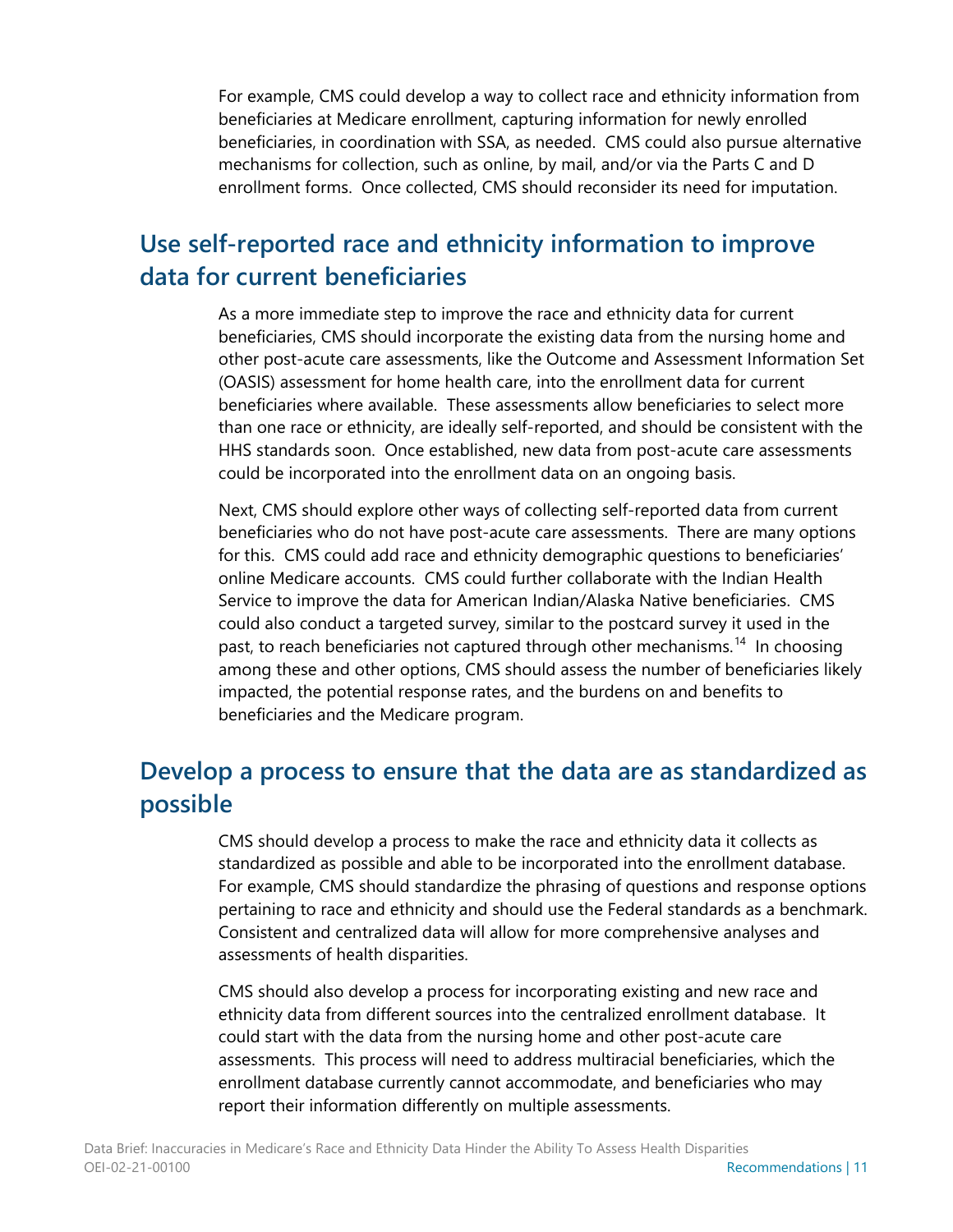## **Educate beneficiaries about CMS's efforts to improve the race and ethnicity information**

CMS should educate beneficiaries about its efforts to improve the race and ethnicity data. Beneficiaries may be reluctant to provide this information to CMS if they do not understand how it will be used. CMS should develop and implement a plan to address these concerns that includes education and communication strategies. CMS should consider its own experiences and consult with others in determining appropriate and effective strategies for communicating with beneficiaries. These strategies could emphasize, for example, that responses do not affect Medicare coverage and include explanations for why the data are being collected at the point of collection (e.g., on an enrollment form, assessment, or Medicare account).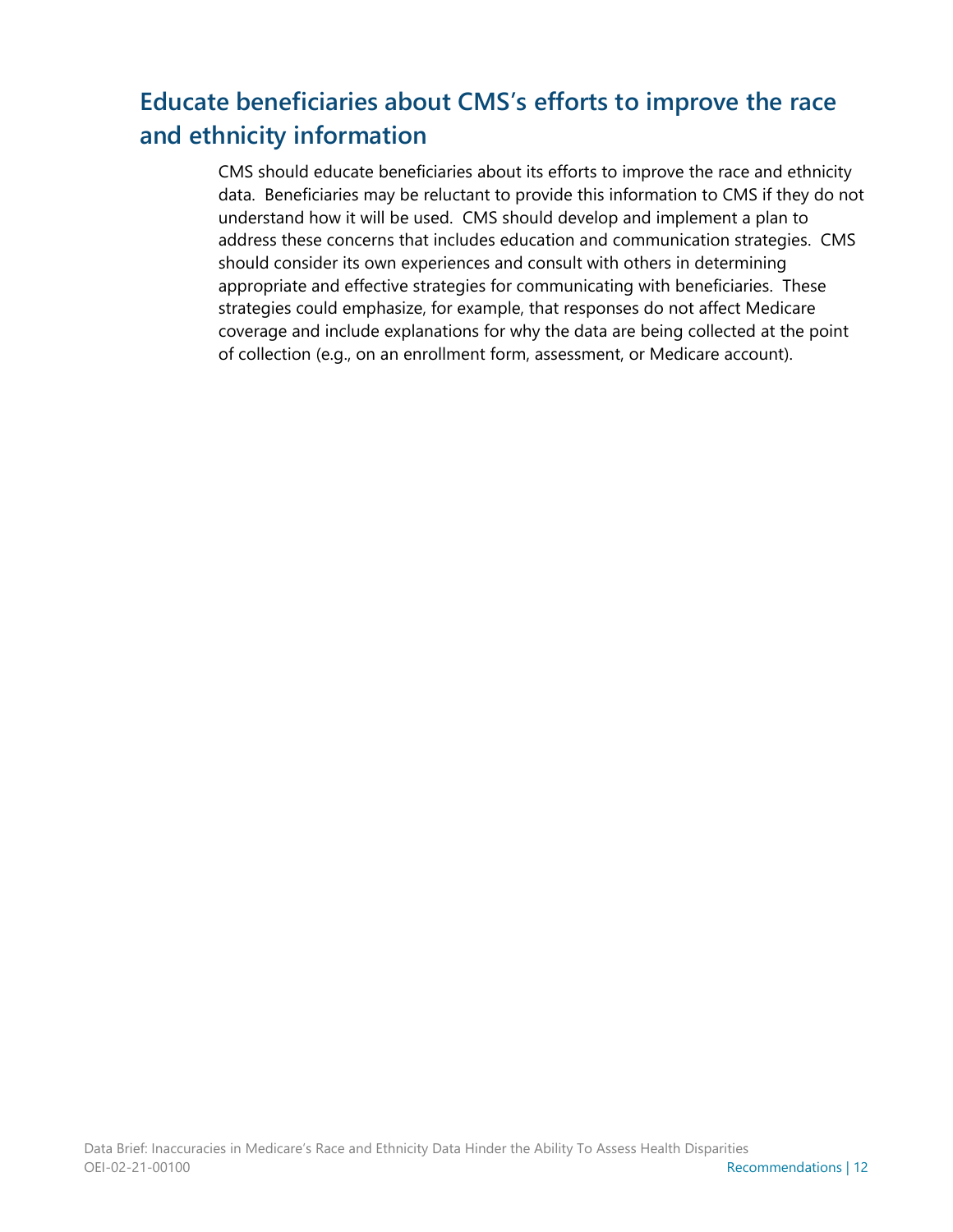# AGENCY COMMENTS AND OIG RESPONSE

CMS concurred with three of our recommendations and did not explicitly indicate whether it concurred with one recommendation. CMS emphasized its shared interest in self-reported and granular race and ethnicity data to better identify and address health disparities.

In response to our first recommendation to develop its own source of race and ethnicity data, CMS stated that it is committed to obtaining more accurate and comprehensive race and ethnicity data, consistent with its authorities and appropriation of funds under the law. CMS further noted that the President's Fiscal Year 2023 Budget includes a proposal to increase SSA sharing and collection of race and ethnicity data for individuals with Medicare. In the meantime, CMS stated that it is exploring opportunities to obtain more accurate and comprehensive race and ethnicity data. For example, CMS solicited comments on collecting race and ethnicity data on the Medicare Part C and D enrollment forms. In response, OIG emphasizes that the need for better data is pressing. We encourage CMS to continue pursuing these and other options and to seek statutory authority or request appropriations, as appropriate, to obtain more accurate and comprehensive race and ethnicity data.

CMS concurred with our second recommendation to use self-reported race and ethnicity information to improve data for current beneficiaries. CMS stated that it will continue exploring ways to obtain more accurate and comprehensive data for current beneficiaries and consider whether existing data, such as data obtained from nursing home or other post-acute care assessments, should be incorporated into the enrollment database.

CMS concurred with our third recommendation to develop a process to ensure that the data are as standardized as possible. CMS stated that it is exploring ways to standardize collected race and ethnicity data in a way that is compliant with up-todate Federal standards.

CMS concurred with our fourth recommendation to educate beneficiaries about its efforts to improve the race and ethnicity information. CMS stated that it will explore opportunities to educate beneficiaries about its efforts to improve the collection of race and ethnicity data and how it relates to the agency's commitment to advancing health equity, expanding coverage, and improving health outcomes. CMS also noted it developed the Inventory of Resources for Standardized Demographic and Language Data Collection (updated March 2022) for stakeholders to improve the collection of standardized data, which can help them identify and address health disparities.

For the full text of CMS's comments, see Appendix C.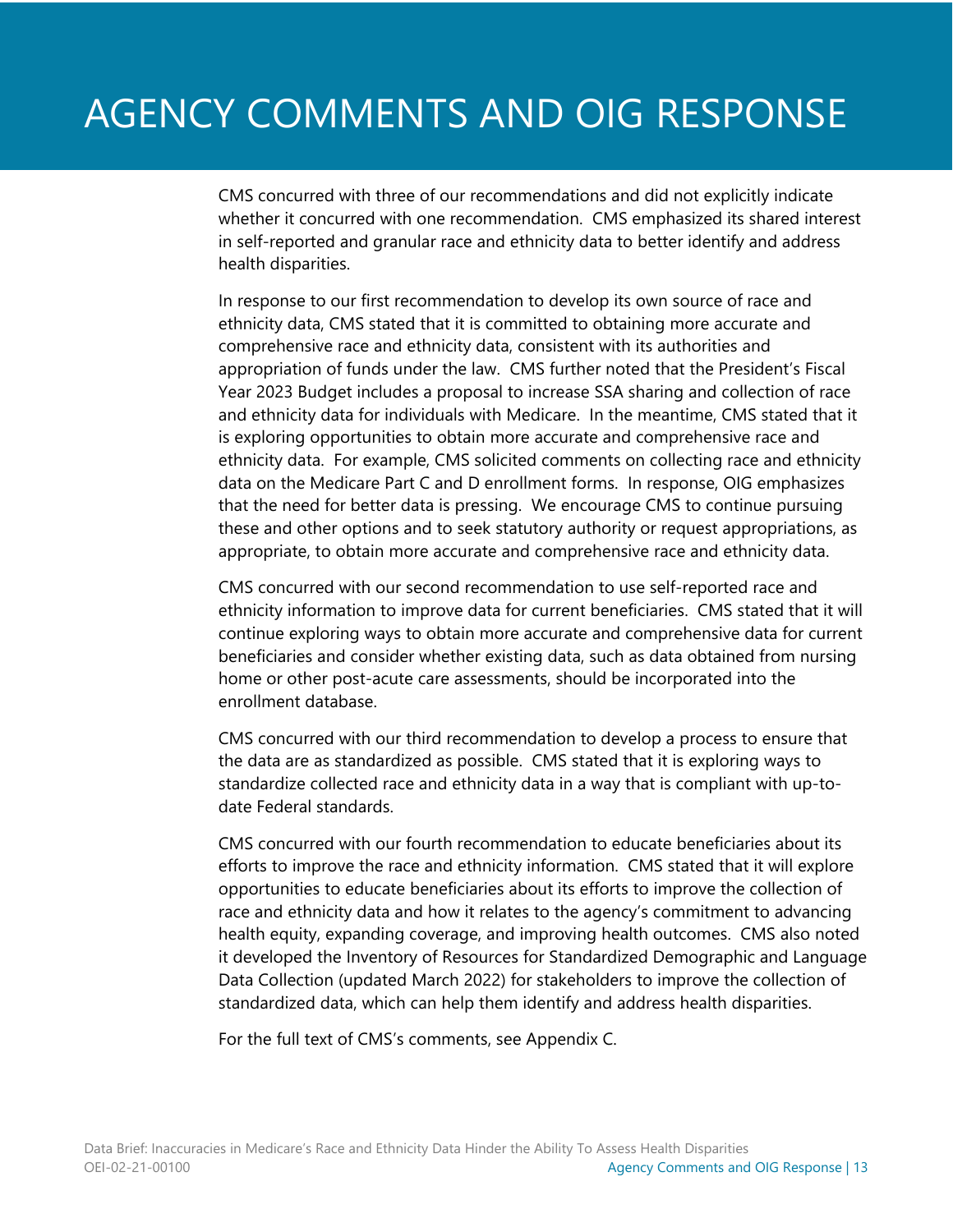# METHODOLOGY

#### **Data Sources**

We based this data brief on Medicare's race and ethnicity data from the Master Beneficiary Summary File—referred to as the enrollment data. We included all beneficiaries enrolled in Medicare at any point in 2020. We also used data for any beneficiary who had at least one assessment in the Minimum Dataset (MDS) referred to as the nursing home assessment data—with completed race and ethnicity data between January 1, 2018, and December 31, 2020. Lastly, we conducted interviews with CMS staff and other selected stakeholders to gain a better understanding of current data collection methods and strategies for improving the data.

#### **Analysis of Accuracy of Medicare Race and Ethnicity Enrollment Data Compared to Self-Reported Nursing Home Assessment Data**

To assess the accuracy of Medicare's race and ethnicity data, we compared the RTI variable in the enrollment data with the self-reported nursing home assessment data in the MDS. For the purposes of this report, when this information did not match, we considered the enrollment data to be inaccurate, as self-reported data are considered the gold standard.<sup>[15](#page-23-14)</sup> First, we calculated the percentage of beneficiaries identified as a race and ethnicity in the enrollment data who did not self-identify themselves the same way on their nursing home assessments. Second, we calculated the percentage of beneficiaries who self-identified themselves as a race and ethnicity on their nursing home assessments but were not identified the same way in the enrollment data. For both measures, we calculated accuracy rates for each race and ethnicity category.<sup>[16](#page-23-15)</sup>

To assess the relative accuracy of the RTI variable and the SSA source data, we identified beneficiaries who self-identified in the nursing home assessment data as either Asian/Pacific Islander or Hispanic. We then calculated the percentage that were identified as the same group in Medicare's enrollment data for: (1) the SSA source data alone and (2) the data after the RTI algorithm was applied.

#### **Analysis of Completeness of Medicare Race and Ethnicity Data**

To assess the extent to which Medicare's race and ethnicity data were missing, we calculated the number and percentage of beneficiaries by race and ethnicity category. We calculated the extent to which the information has values of "Other," "Unknown," or missing. We performed this calculation on both the data from SSA and on the data after CMS applies the RTI algorithm. We calculated the number and percentage of beneficiaries with incomplete race and ethnicity data for each variable by totaling the amount marked "Other" and the amount marked "Unknown" or missing.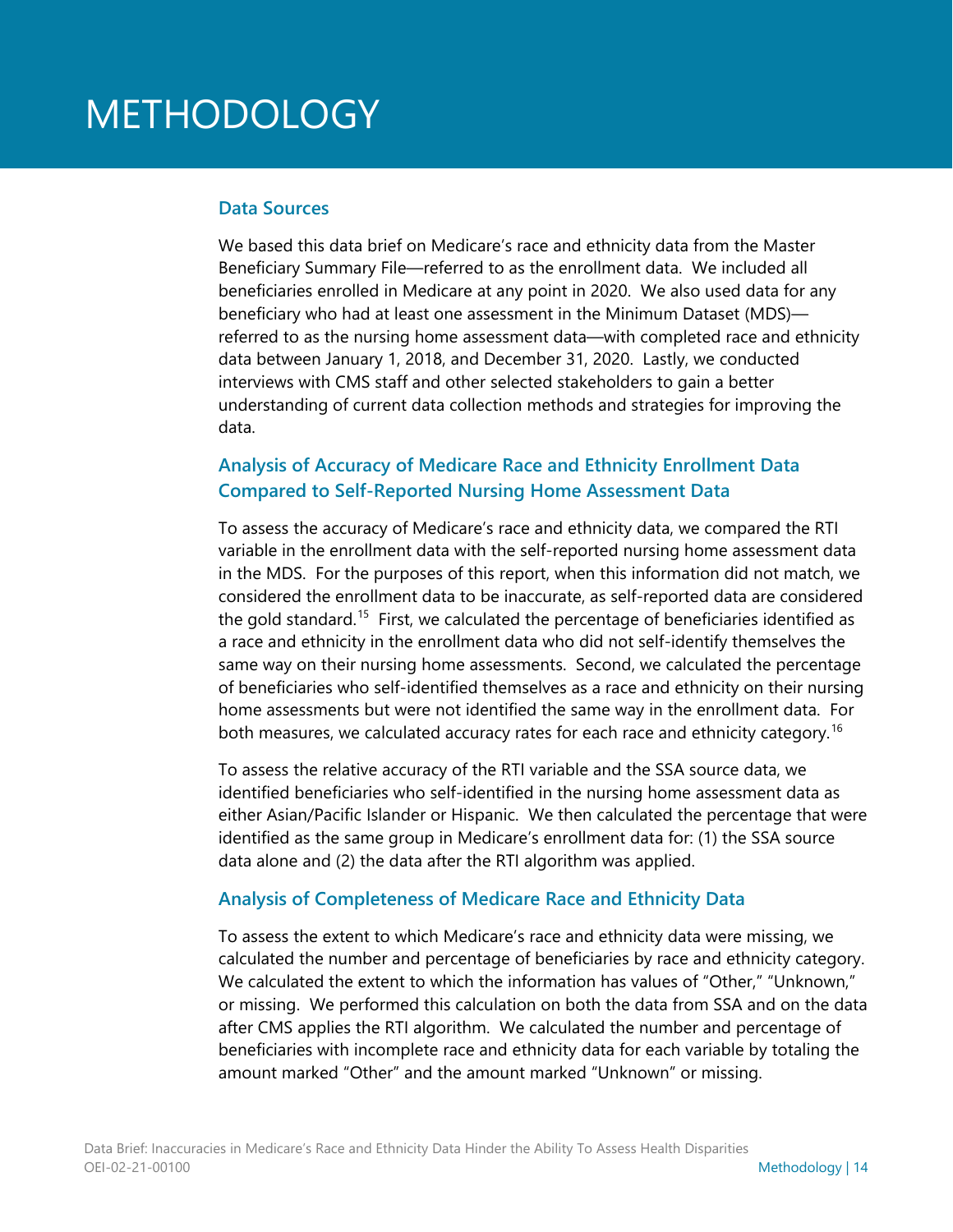#### **Analysis of Federal Standards for Collection of Race and Ethnicity Data**

We evaluated Medicare's enrollment data based on the 1997 OMB revised standards as well as the 2011 HHS standards per the Patient Protection and Affordable Care Act. Areas of analysis included race and ethnicity categories, separation or combination of race and ethnicity questions, and category selection process, such as single selection versus multiple selection. We also assessed the ways in which further alignment with these standards would improve Medicare's data. We used the OMB and HHS standards as a benchmark for assessing the adequacy and usefulness of Medicare's enrollment race and ethnicity data; this was not a compliance review.

#### **Analysis of Interview Data**

We conducted interviews with CMS staff and other stakeholders to further assess the history of the data collection process, as well as current and future efforts to adapt and improve race and ethnicity data collection from Medicare beneficiaries. Interviews covered strategies for and barriers to improving the data.

#### **A Note About Terms**

Some of the race and ethnicity categories have been described with different labels historically. Below is a complete list of the terms that have been used along with the one we use to refer to each category in this report.

- American Indian, North American Native, North American Indian, or Alaska Native (American Indian/Alaska Native);
- Asian, Asian American, Pacific Islander, or Native Hawaiian (Asian/Pacific Islander);
- Black or African American (Black); and
- Hispanic or Latino (Hispanic).

#### **Limitations**

Our analysis of the accuracy of the Medicare enrollment data is based on the subset of Medicare beneficiaries with a nursing home assessment. The racial and ethnic makeup of this subset differs from that of the overall Medicare population. The subset has a larger proportion of White and Black beneficiaries than the overall population.<sup>[17](#page-23-16)</sup>

We did not assess all potential costs, barriers, or benefits related to collecting data directly from Medicare beneficiaries.

### **Standards**

We conducted this study in accordance with the *Quality Standards for Inspection and Evaluation* issued by the Council of the Inspectors General on Integrity and Efficiency.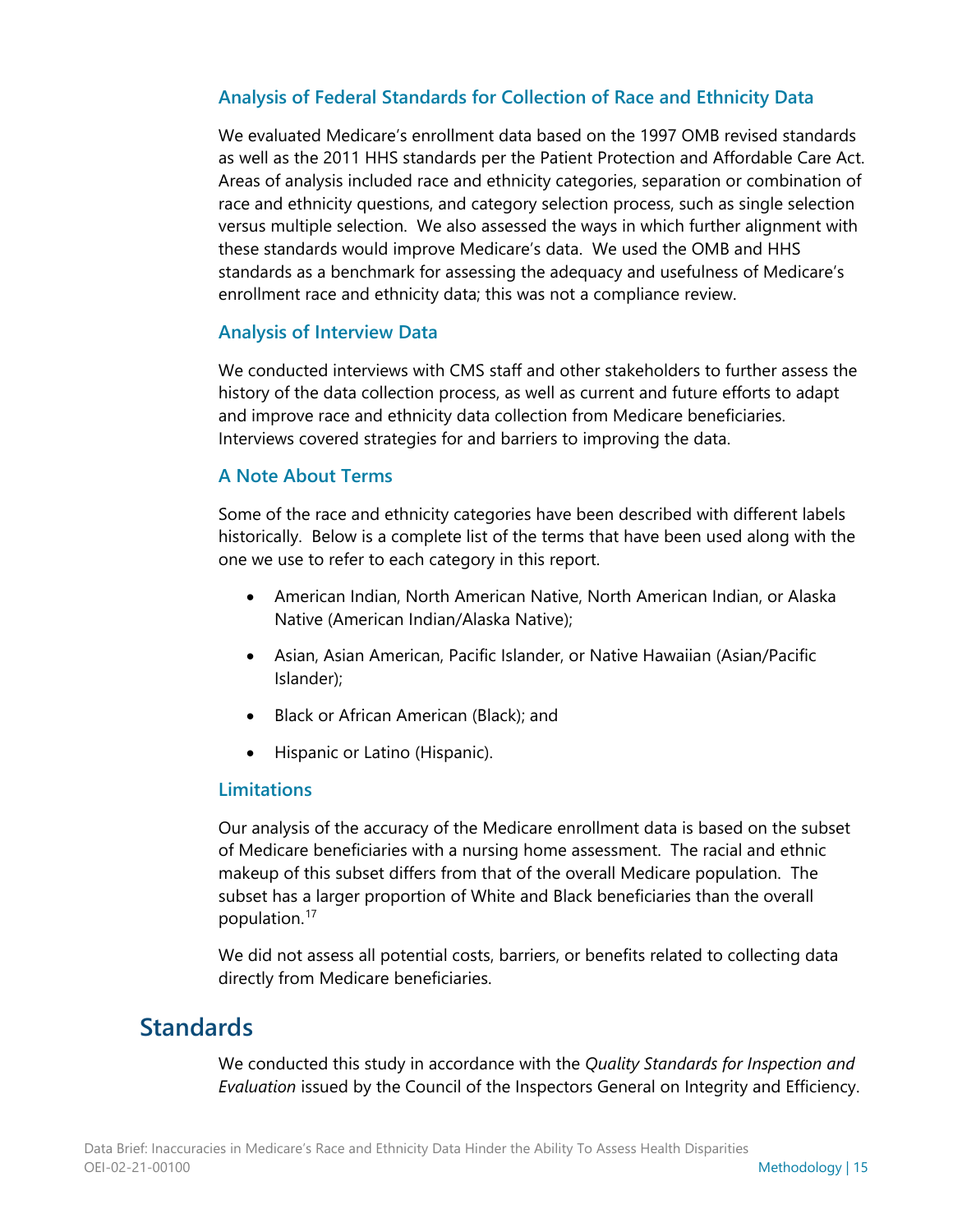# APPENDIX A

## **Federal Race and Ethnicity Data Collection Standards**

| <b>Office of Management and Budget,</b><br>1997 | <b>HHS Implementation Guidance on Data</b><br><b>Collection Standards, 2011</b> |  |  |
|-------------------------------------------------|---------------------------------------------------------------------------------|--|--|
|                                                 | Race                                                                            |  |  |
| White                                           | White                                                                           |  |  |
| <b>Black</b>                                    | <b>Black or African American</b>                                                |  |  |
| American Indian or Alaska Native                | American Indian or Alaska Native                                                |  |  |
| Asian                                           | Asian Indian                                                                    |  |  |
| Native Hawaiian or Other Pacific Islander       | Chinese                                                                         |  |  |
|                                                 | Filipino                                                                        |  |  |
|                                                 | Japanese                                                                        |  |  |
|                                                 | Korean                                                                          |  |  |
|                                                 | Vietnamese                                                                      |  |  |
|                                                 | Other Asian                                                                     |  |  |
|                                                 | Native Hawaiian                                                                 |  |  |
|                                                 | Guamanian or Chamorro                                                           |  |  |
|                                                 | Samoan                                                                          |  |  |
|                                                 | <b>Other Pacific Islander</b>                                                   |  |  |
| Ethnicity                                       |                                                                                 |  |  |
| Not Hispanic or Latino                          | No, not of Hispanic, Latino/a, or Spanish origin                                |  |  |
| Hispanic or Latino                              | Yes, Mexican, Mexican American, Chicano/a                                       |  |  |
|                                                 | Yes, Puerto Rican                                                               |  |  |
|                                                 | Yes, Cuban                                                                      |  |  |
|                                                 | Yes, another Hispanic, Latino/a, or Spanish origin                              |  |  |

Sources: Office of Management and Budget, *Federal Register* Vol. 62, No. 210, "Revisions to the Standards for the Classification of Federal Data on Race and Ethnicity," October 10, 1997. [https://www.govinfo.gov/content/pkg/FR-1997-10-30/pdf/97-](https://www.govinfo.gov/content/pkg/FR-1997-10-30/pdf/97-28653.pdf) [28653.pdf.](https://www.govinfo.gov/content/pkg/FR-1997-10-30/pdf/97-28653.pdf) 

Department of Health and Human Services, "Implementation Guidance on Data Collection Standards for Race, Ethnicity, Sex, Primary Language, and Disability Status," October 2011. [https://aspe.hhs.gov/system/files/pdf/76331/index.pdf.](https://aspe.hhs.gov/system/files/pdf/76331/index.pdf)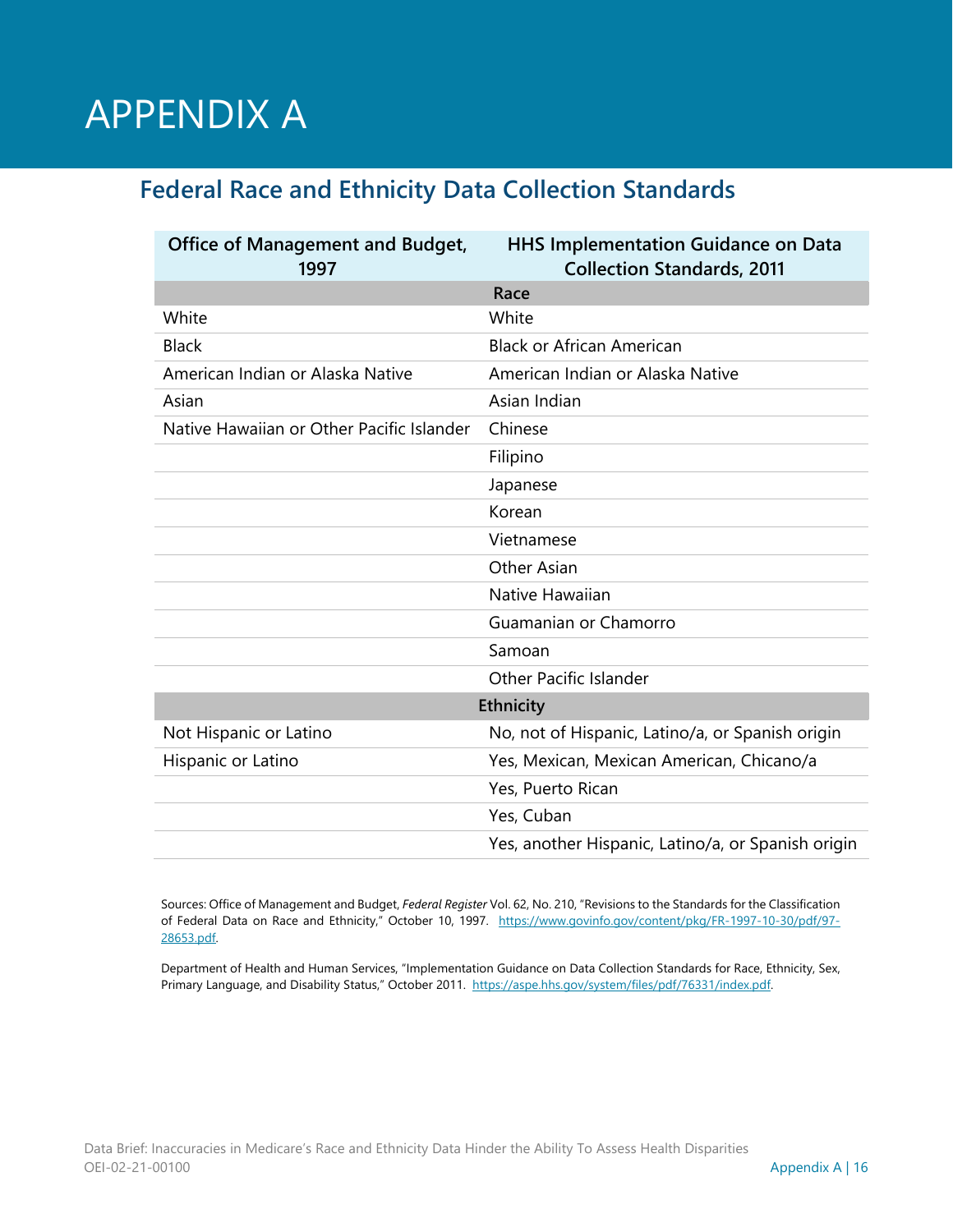# APPENDIX B

## **Distribution of Medicare Beneficiaries by Race and Ethnicity in Medicare's Enrollment Data**

|                               | Percentage of<br><b>Beneficiaries</b> | <b>Percentage of</b><br><b>Beneficiaries</b> | <b>Number of</b><br><b>Beneficiaries</b> |
|-------------------------------|---------------------------------------|----------------------------------------------|------------------------------------------|
| <b>Race and Ethnicity</b>     | (SSA)                                 | (RTI)                                        | (RTI)                                    |
| American Indian/Alaska Native | 0.4%                                  | $0.4\%$                                      | 275,366                                  |
| Asian/Pacific Islander        | 2.5%                                  | 3.6%                                         | 2,376,832                                |
| <b>Black</b>                  | 10.8%                                 | 10.6%                                        | 6,992,296                                |
| Hispanic                      | 3.0%                                  | 8.7%                                         | 5,730,381                                |
| White                         | 78.3%                                 | 73.7%                                        | 48,583,154                               |
| Other                         | 2.7%                                  | 1.0%                                         | 641,033                                  |
| Unknown/Missing               | 2.3%                                  | 2.0%                                         | 1,340,795                                |
| Total                         | 100%                                  | 100%                                         | 65,939,857                               |

Source: OIG analysis of CMS data, 2021.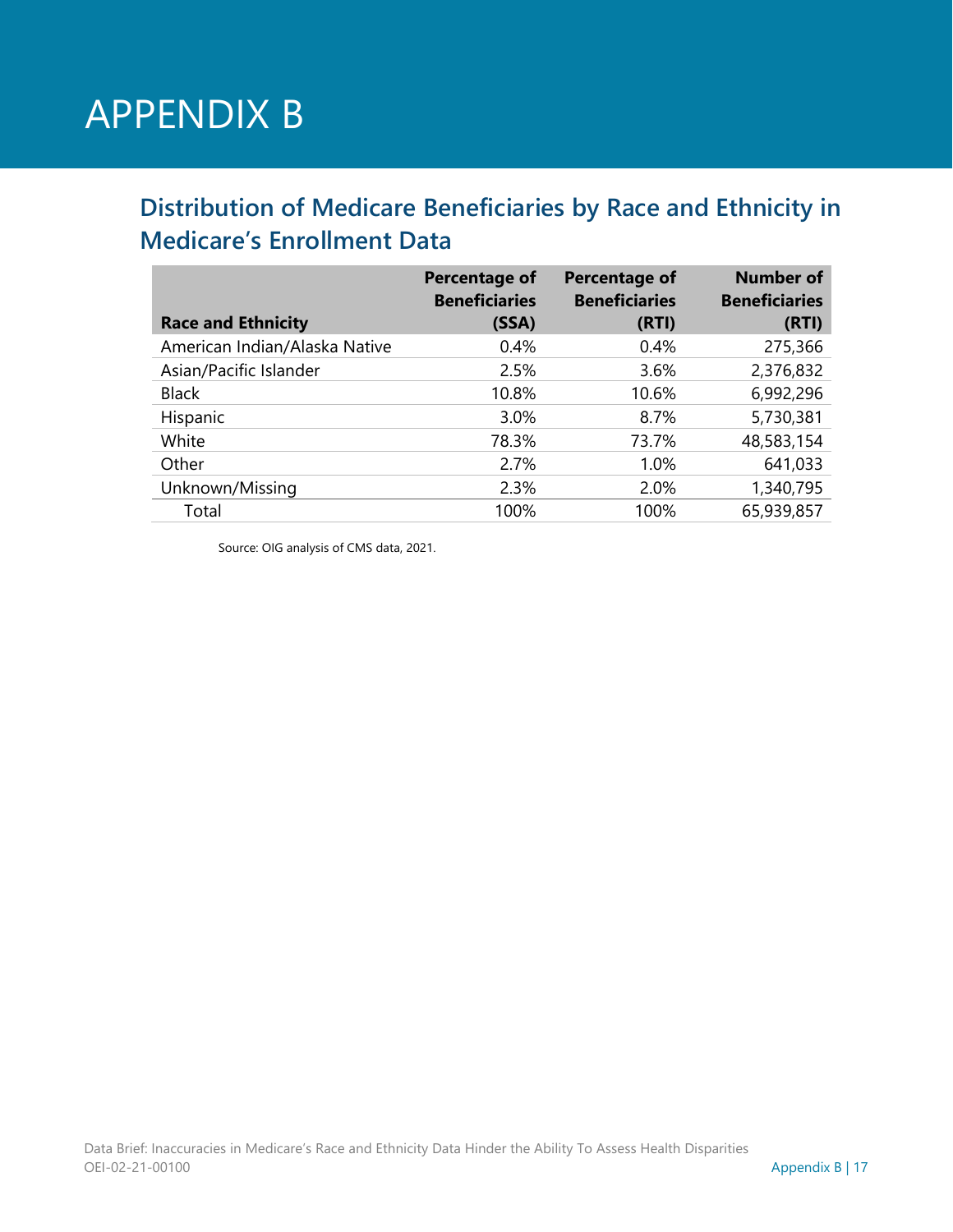

00100)

Administrator  $201$ 

| DATE:           | Washington, DC 20201<br>May 3, 2022                                                                                                                               |
|-----------------|-------------------------------------------------------------------------------------------------------------------------------------------------------------------|
| TO:             | Gregory E. Demske<br><b>Acting Principal Deputy Inspector General</b><br>Office of Inspector General                                                              |
| <b>FROM:</b>    | Chiquita Brooks-LaSure Chy 2 Las<br>Centers for Medicare & Medicaid Services                                                                                      |
| <b>SUBJECT:</b> | Office of Inspector General (OIG) Draft Report: Inaccuracies in Medicare's Race<br>and Ethnicity Data Hinder the Ability To Assess Health Disparities (OEI-02-21- |

The Centers for Medicare & Medicaid Services (CMS) appreciates the opportunity to review and comment on the Department of Health and Human Services (HHS) Office of Inspector General's (OIG) above-titled draft report.

CMS serves the public as a trusted partner and steward, dedicated to advancing health equity, expanding coverage, and improving health outcomes. CMS defines health equity as the attainment of the highest level of health for all people, where everyone has a fair and just opportunity to attain their optimal health regardless of race, ethnicity, disability, sexual orientation, gender identity, socioeconomic status, geography, preferred language, or other factors that affect access to care and health outcomes. CMS is working to advance health equity by designing, implementing, and operationalizing policies and programs that support health for all the people served by our programs, eliminating avoidable differences in health outcomes experienced by people who are disadvantaged or underserved, and providing the care and support that our enrollees need to thrive.

Central to these efforts is improving the collection, reporting, and analysis of CMS's health equity-related data. The Social Security Administration (SSA) is responsible for enrolling Medicare-eligible individuals into Medicare, and as such, is the primary source of race and ethnicity data for people with Medicare. However, SSA discontinued collecting these data for most people with Medicare born after 1989. The President's Fiscal Year (FY) 2023 Budget includes a proposal to increase SSA sharing and collection of race and ethnicity data for individuals with Medicare.<sup>1</sup> This administrative proposal would have SSA increase sharing of race and ethnicity data with CMS for current and prospective Medicare enrollees, and consider expanding collection of detailed data, *e.g.* at 2011 HHS Data Standards<sup>2</sup> or, when available, newer data standards. CMS would assist SSA by conducting appropriate research and user testing for collection of these data to ensure it is useful for the purposes of identifying and tracking disparities in healthcare treatment and outcomes by race and ethnicity.

<sup>&</sup>lt;sup>1</sup> https://www.hhs.gov/sites/default/files/fy-2023-budget-in-brief.pdf

<sup>&</sup>lt;sup>2</sup> https://aspe.hhs.gov/reports/hhs-implementation-guidance-data-collection-standards-race-ethnicity-sex-primarylanguage-disability-0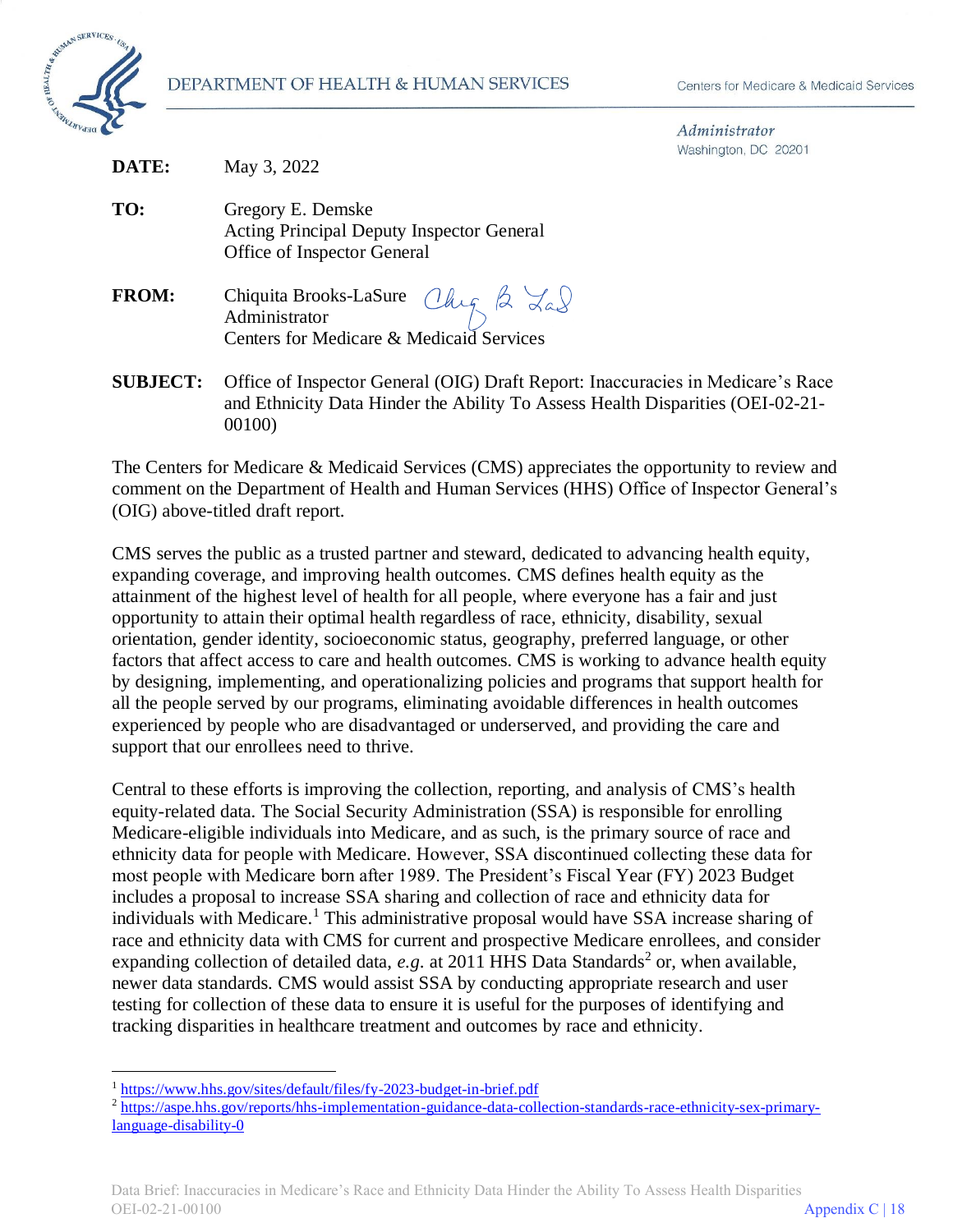To augment the race and ethnicity data received from SSA, CMS has taken a variety of approaches to obtain or improve race and ethnicity information for people with Medicare including the use of indirect estimation methods (statistical imputation), conducting a postcard survey, and collaborating with the Indian Health Service. Most recently, in January 2022, CMS solicited comments regarding CMS' intention to pilot the collection of race and ethnicity data on the Medicare Part C and D enrollment forms. $3$ 

As part of our work to advance health equity, CMS has interest in identifying patterns of differences across many key process and care outcomes by sociodemographic characteristics, including race and ethnicity. To best characterize these differences, we agree that self-reported *and* granular race and ethnicity data are needed. Efforts to improve the collection of such data will continue to strengthen our work to advance health equity, expand coverage, and improve health outcomes. In addition, new data will allow us to validate the existing indirect estimation methods that CMS uses for race and ethnicity to ensure that we do not rely on methodologies that unintentionally create or exacerbate disparities.

We appreciate the OIG's work on this area and look forward to working collaboratively on this and other issues in the future.

The OIG's recommendations and CMS' responses are below.

#### **OIG Recommendation**

The OIG recommends that CMS develop its own source of race and ethnicity data.

#### **CMS Response**

CMS is committed to obtaining more accurate and comprehensive race and ethnicity data for people with Medicare, consistent with our authorities and appropriation of funds under the law. As stated above, the President's FY 2023 Budget includes a proposal to increase SSA sharing and collection of race and ethnicity data for individuals with Medicare. As SSA enrolls Medicare-eligible individuals into Medicare and shares that information with CMS, there is an opportunity to improve data collection through that mechanism.

In the meantime, CMS will continue to explore opportunities to obtain more accurate and comprehensive race and ethnicity data for people with Medicare consistent with our current authorities. For example, in January 2022, CMS solicited comments regarding our intention to pilot the collection of race and ethnicity data on the Medicare Part C and D enrollment forms. With the long-term goal of collecting race and ethnicity data from all people with Medicare, CMS plans to focus initial efforts on those who newly elect or change coverage in the Medicare Part C and D programs. The detailed race and ethnicity categories collected through the pilot demographic questions on the Medicare Part C and Part D enrollment forms would be compliant with the 2011 HHS Data Standards to provide granular information for plans and for CMS to understand the diversity of the Medicare population. If finalized, the data will be used to: (1) Explore the response rate to race and ethnicity questions as a whole and how it intersects with enrollee income and other demographics; (2) Conduct focus groups to understand how people who elect to not respond to the race and ethnicity questions perceive the addition of those questions on the form; (3) Continue to test CMS' race and ethnicity indirect estimation methods by adding additional race and ethnicity data to the data CMS already has; and (4) Determine the data necessary for sufficient samples sizes to conduct analyses of disaggregated race and ethnicity categories. In addition to the aforementioned uses, CMS will ultimately use this

<sup>3</sup> https://www.govinfo.gov/content/pkg/FR-2022-01-12/pdf/2022-00375.pdf

Data Brief: Inaccuracies in Medicare's Race and Ethnicity Data Hinder the Ability To Assess Health Disparities OEI-02-21-00100 Appendix C | 19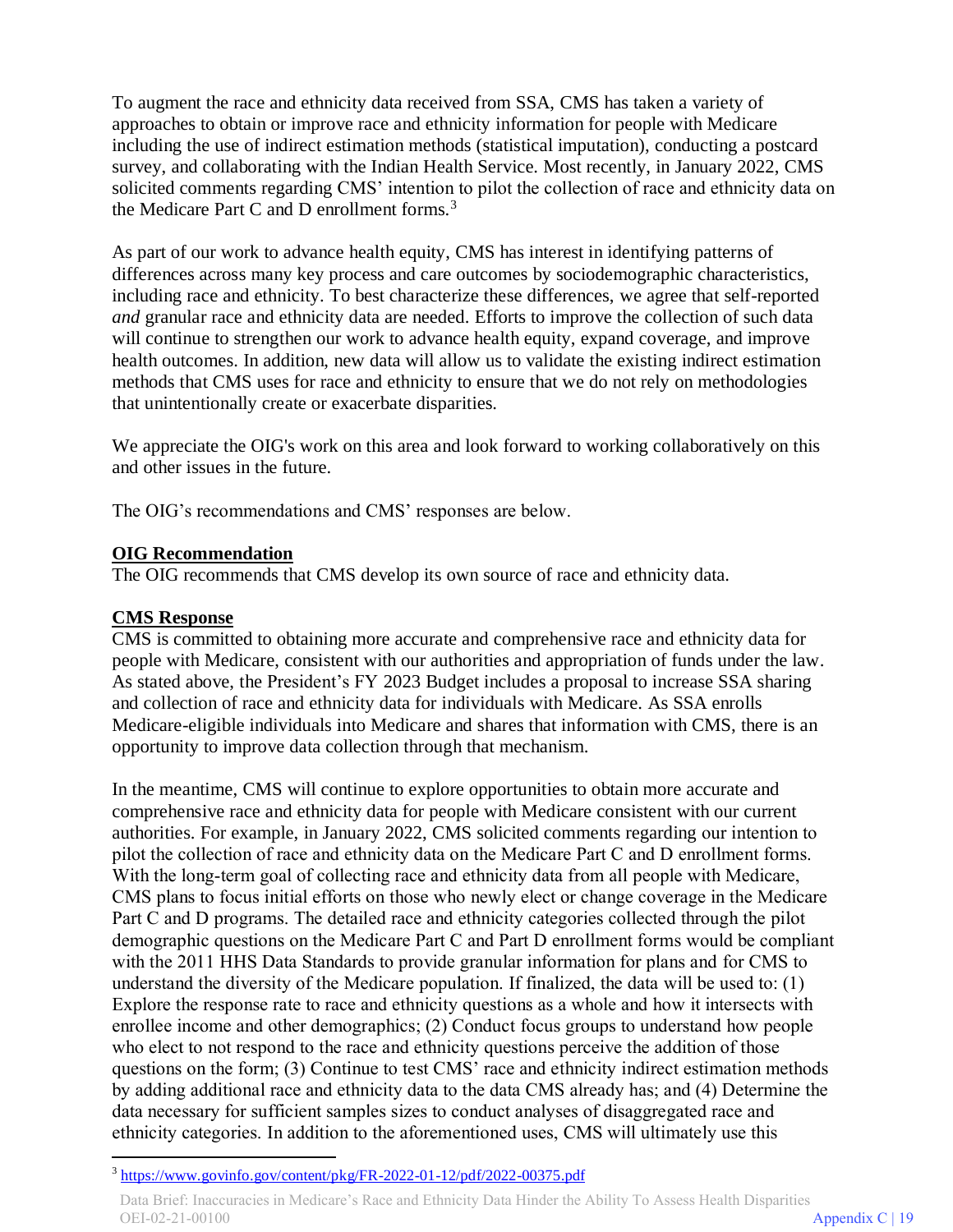information to: (1) Track enrollment, including tracking patterns in enrollment by race and ethnicity over time; (2) To identify, monitor, and develop effective and efficient strategies and incentives to reduce and eliminate health and health care inequities; (3) Validate existing race and ethnicity statistical imputation methods; and (4) Ensure that clinically appropriate and equitable care (in terms of payment, access, and quality) is consistently provided to all enrollees. The comment period for the proposal has ended, however, CMS is currently reviewing comments received.

#### **OIG Recommendation**

The OIG recommends that CMS use self-reported race and ethnicity information to improve data for current beneficiaries.

#### **CMS Response**

CMS concurs with this recommendation. CMS will continue to explore opportunities to obtain more accurate and comprehensive race and ethnicity data for people with Medicare consistent with the priorities and objectives of the Administration. CMS will consider whether any existing data, such as data obtained from nursing home or other post-acute care assessments, should be incorporated into the enrollment database.

#### **OIG Recommendation**

The OIG recommends that CMS develop a process to ensure that the data are as standardized as possible.

#### **CMS Response**

CMS concurs with this recommendation. CMS is exploring ways to standardize race and ethnicity data collected. For example, any new CMS data collection will be compliant with the 2011 HHS Data Standards or, when available, newer data standards. CMS will take the OIG's findings and recommendations in to account when determining any additional next steps.

#### **OIG Recommendation**

The OIG recommends that CMS educate beneficiaries about CMS's efforts to improve the race and ethnicity information.

#### **CMS Response**

CMS concurs with this recommendation. It is important that enrollees understand the value of this type of data and how the data will be utilized. It is equally important that enrollees understand that providing this type of data is voluntary and that providing such data is not required to get care or coverage and will not affect any payments. CMS will explore opportunities to educate its enrollees about CMS' efforts to improve the collection of race and ethnicity data and how it relates to the agency's commitment to advancing health equity, expanding coverage, and improving health outcomes through a variety of approaches and channels.

In addition, CMS believes that it is important to provide educational resources on this topic for other parties that may be looking for recommendations on how to best collect and use race and ethnicity data. For this purpose, CMS developed the Inventory of Resources for Standardized Demographic and Language Data Collection (updated March 2022).<sup>4</sup> The inventory combines data collection best practices from reports, toolkits, webinars, and training tools into a single resource that can be used by health care organizations of all types. Stakeholders can use these resources to

<sup>4</sup> https://www.cms.gov/About-CMS/Agency-Information/OMH/Downloads/Data-Collection-Resources.pdf Data Brief: Inaccuracies in Medicare's Race and Ethnicity Data Hinder the Ability To Assess Health Disparities OEI-02-21-00100 Appendix C | 20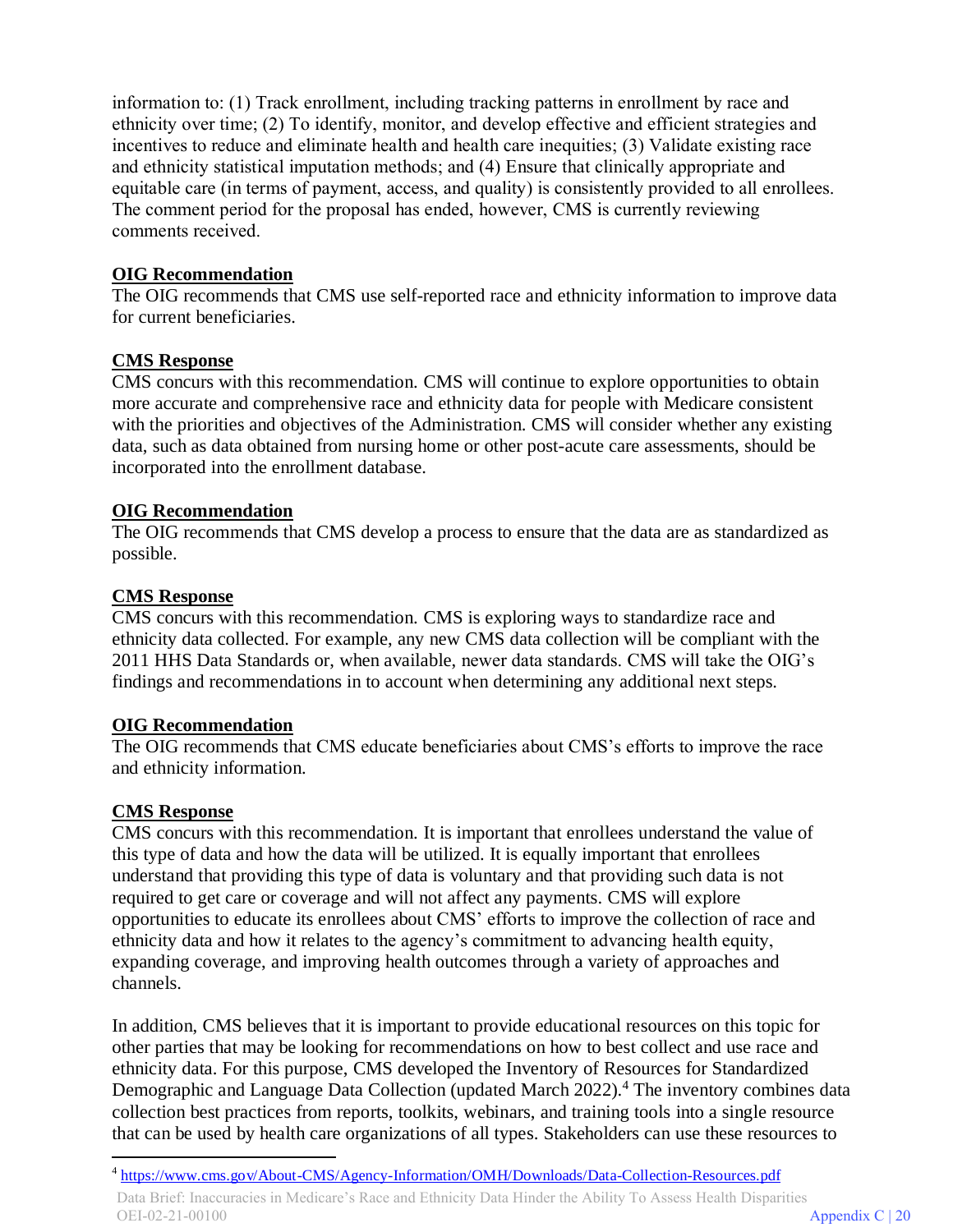improve the collection of standardized data, which can help them identify and address health disparities.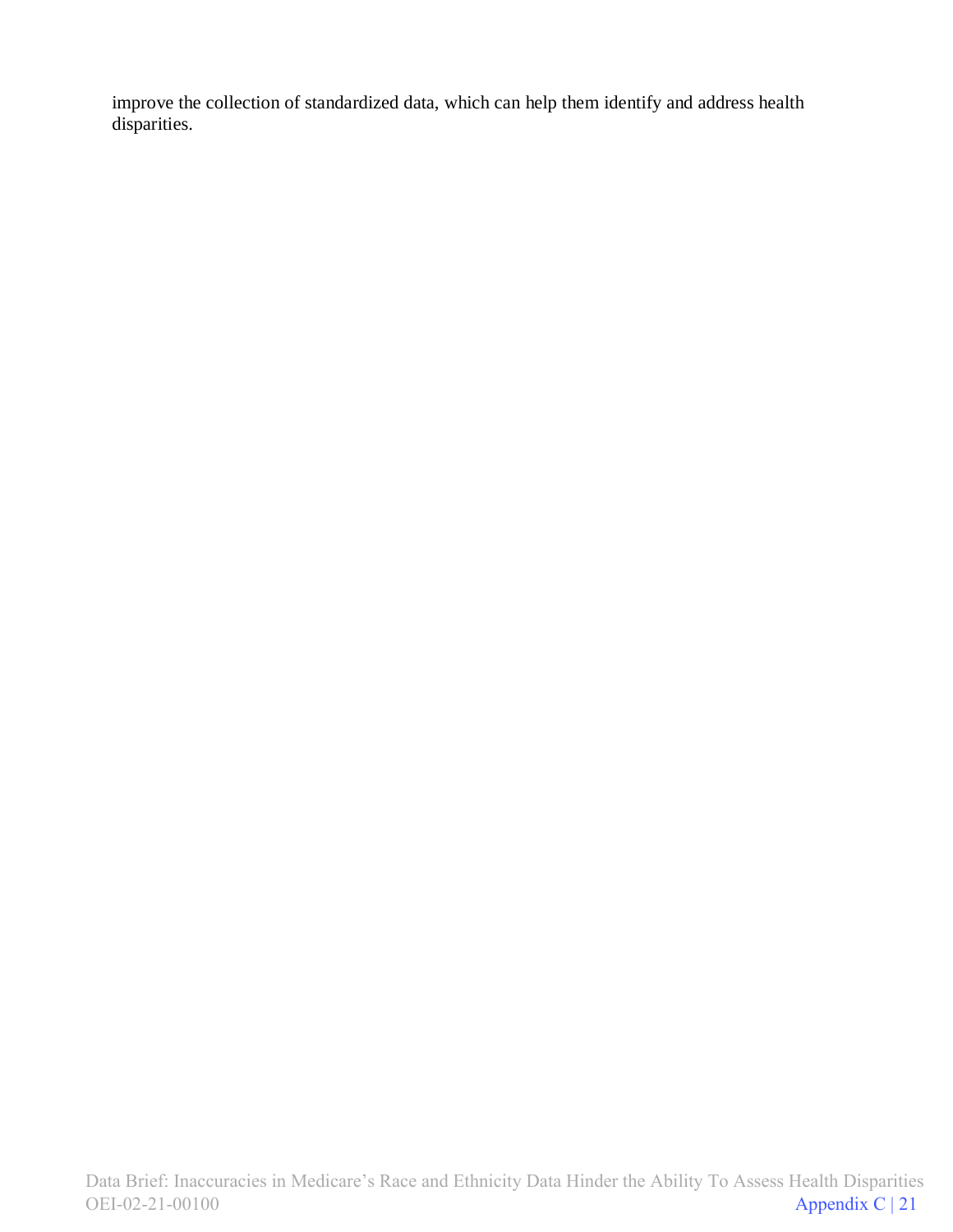# ACKNOWLEDGMENTS AND CONTACT

### **Acknowledgments**

Rachel Bryan served as the team leader for this study. Other Office of Evaluation and Inspections staff from the New York regional office who conducted the study include Heather Koenig. Office of Evaluation and Inspections staff who provided support include Robert Gibbons and Michael Novello.

This report was prepared under the direction of Jodi Nudelman, Regional Inspector General for Evaluation and Inspections in the New York regional office, and Nancy Harrison and Meridith Seife, Deputy Regional Inspectors General.

### **Contact**

To obtain additional information concerning this report, contact the Office of Public Affairs at **Public.Affairs@oig.hhs.gov.** OIG reports and other information can be found on the OIG website at oig.hhs.gov.

Office of Inspector General Department of Health and Human Services 330 Independence Avenue, SW Washington, DC 20201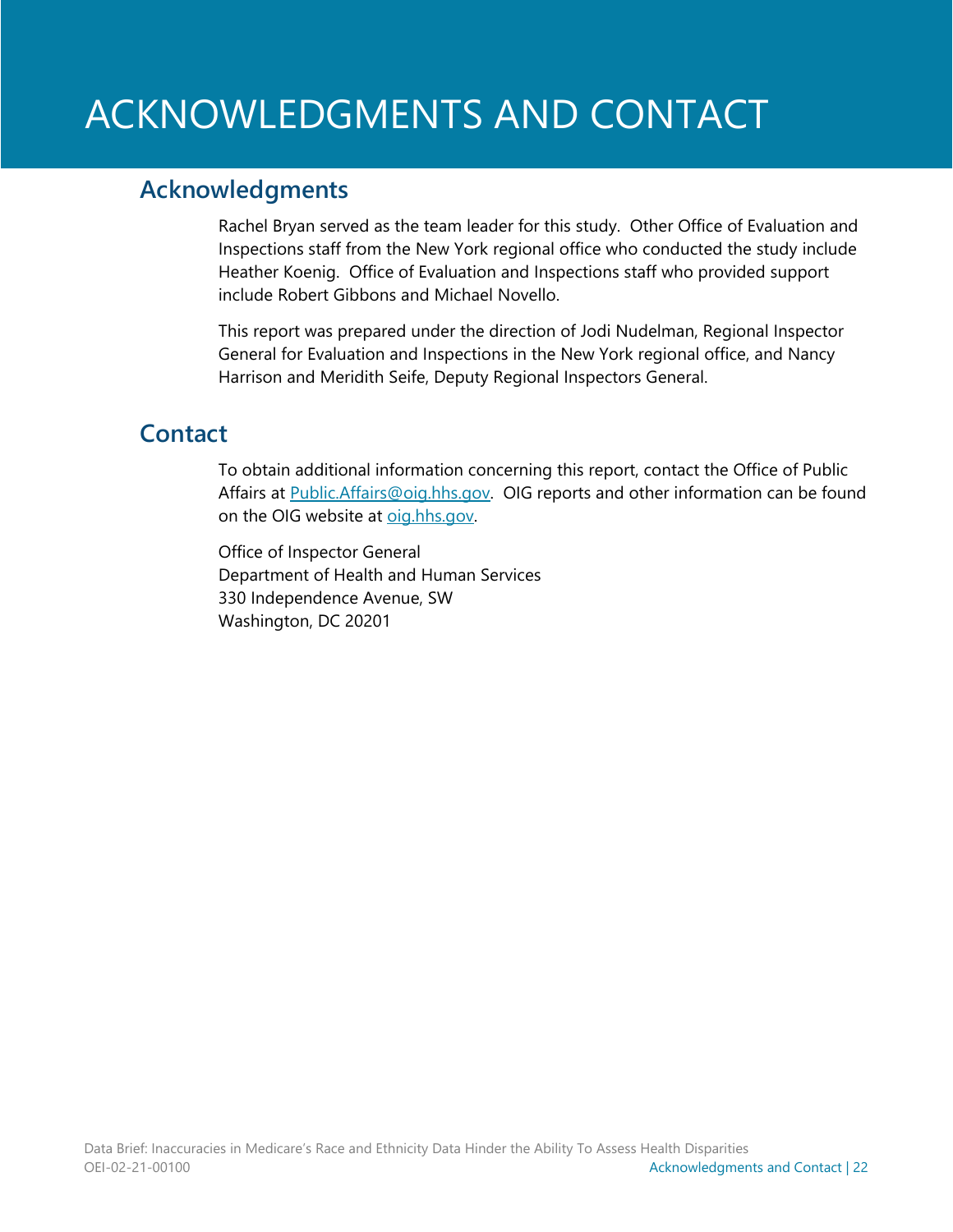# **ENDNOTES**

1 The Centers for Disease Control and Prevention, "Health Equity Considerations and Racial and Ethnic Minority Groups," July 24, 2020. [https://www.cdc.gov/coronavirus/2019-ncov/community/health-equity/race-ethnicity.html.](https://www.cdc.gov/coronavirus/2019-ncov/community/health-equity/race-ethnicity.html) 

 $2$  CMS contracted with RTI to create an algorithm that could be applied to the existing enrollment data from SSA to improve their accuracy. The RTI algorithm attempts to amend the race data for Hispanic and Asian/Pacific Islander beneficiaries by categorizing them based on name, geography, and requests made for SSA or Medicare materials in Spanish.

<sup>3</sup> For beneficiaries in nursing homes, these data are collected on Minimum Dataset (MDS) assessments. Medicare also collects race and ethnicity data in other post-acute care settings, using different assessments, such as the Outcome and Assessment Information Set (OASIS) for home health care patients. Although the assessments are different, they all include the same race and ethnicity question. Beneficiaries report their race and ethnicity information on the assessments, but if the beneficiary is not able to do so, a caregiver or clinician may respond.

<sup>4</sup> See, for example, CMS, "Preliminary Medicare COVID-19 Data Snapshot," December 17, 2021, p. 6. [https://www.cms.gov/files/document/medicare-covid-19-data-snapshot-fact-sheet.pdf.](https://www.cms.gov/files/document/medicare-covid-19-data-snapshot-fact-sheet.pdf) 

5 Eicheldinger, Celia; Bonito, Arthur, "More Accurate Racial and Ethnic Codes for Medicare Administrative Data," *Health Care Financing Review*, Vol. 29, No. 3, Spring 2008. [https://pubmed.ncbi.nlm.nih.gov/18567241/.](https://pubmed.ncbi.nlm.nih.gov/18567241/)

<sup>6</sup> The Administration for Community Living, "2019 Profile of Older Americans," May 2020. [https://acl.gov/sites/default/files/Aging%20and%20Disability%20in%20America/2019ProfileOlderAmericans508.pdf.](https://acl.gov/sites/default/files/Aging%20and%20Disability%20in%20America/2019ProfileOlderAmericans508.pdf) This report relied on self-reported race and ethnicity data from sources such as the U.S. Census Bureau.

<sup>7</sup> Scott, Charles G., "Identifying the Race or Ethnicity of SSI Recipients," *Social Security Bulletin*, Vol. 62, No. 4, 1999.

8 SSA instead uses survey data. See Martin, Patricia P., "Why Researchers Now Rely on Surveys for Race Data on OASDI and SSI Programs: A Comparison of Four Major Surveys," Social Security Office of Retirement and Disability Policy, Research, and Statistics Note No. 2016-01. [https://www.ssa.gov/policy/docs/rsnotes/rsn2016-01.html.](https://www.ssa.gov/policy/docs/rsnotes/rsn2016-01.html) 

<sup>9</sup> In addition to the algorithm, CMS has taken two other actions to improve the SSA source data. In 1997, CMS sent a postcard survey to individuals with Hispanic surnames and geographical locations to more accurately identify Hispanic beneficiaries, an underrepresented category in the SSA data. Eicheldinger, Celia; Bonito, Arthur, "More Accurate Racial and Ethnic Codes for Medicare Administrative Data," *Health Care Financing Review*, Vol. 29, No. 3, Spring 2008, p. 2. [https://pubmed.ncbi.nlm.nih.gov/18567241/.](https://pubmed.ncbi.nlm.nih.gov/18567241/) 

And, in 1999, CMS began collaborating with the Indian Health Service to better capture American Indian and Alaska Native individuals in the enrollment data. CMS, "Report to Congress: Improving Medicare Post-Acute Care Transformation (IMPACT) Act of 2014 Strategic Plan for Accessing Race and Ethnicity Data," January 5, 2017, p. 9. [https://www.cms.gov/About-](https://www.cms.gov/About-CMS/Agency-Information/OMH/Downloads/Research-Reports-2017-Report-to-Congress-IMPACT-ACT-of-2014.pdf)[CMS/Agency-Information/OMH/Downloads/Research-Reports-2017-Report-to-Congress-IMPACT-ACT-of-2014.pdf.](https://www.cms.gov/About-CMS/Agency-Information/OMH/Downloads/Research-Reports-2017-Report-to-Congress-IMPACT-ACT-of-2014.pdf)

According to our analysis, the postcard survey and Indian Health Service adjustments improved race and ethnicity data for 0.6 percent of current Medicare beneficiaries.

<sup>10</sup> Jarrín, Olga F.; Nyandege, Abner N.; et al., "Validity of Race and Ethnicity Codes in Medicare Administrative Data Compared With Gold-Standard Self-Reported Race Collected During Routine Home Health Care Visits," *Medical Care*, Vol. 58, No. 1, January 2020, pp. e1–e8.

<sup>11</sup> Gordan, Nancy, et al., "Aggregation of Asian-American subgroups masks meaningful differences in health and health risks among Asian ethnicities: an electronic health record based cohort study," November, 25, 2019. [https://bmcpublichealth.biomedcentral.com/articles/10.1186/s12889-019-7683-3.](https://bmcpublichealth.biomedcentral.com/articles/10.1186/s12889-019-7683-3)